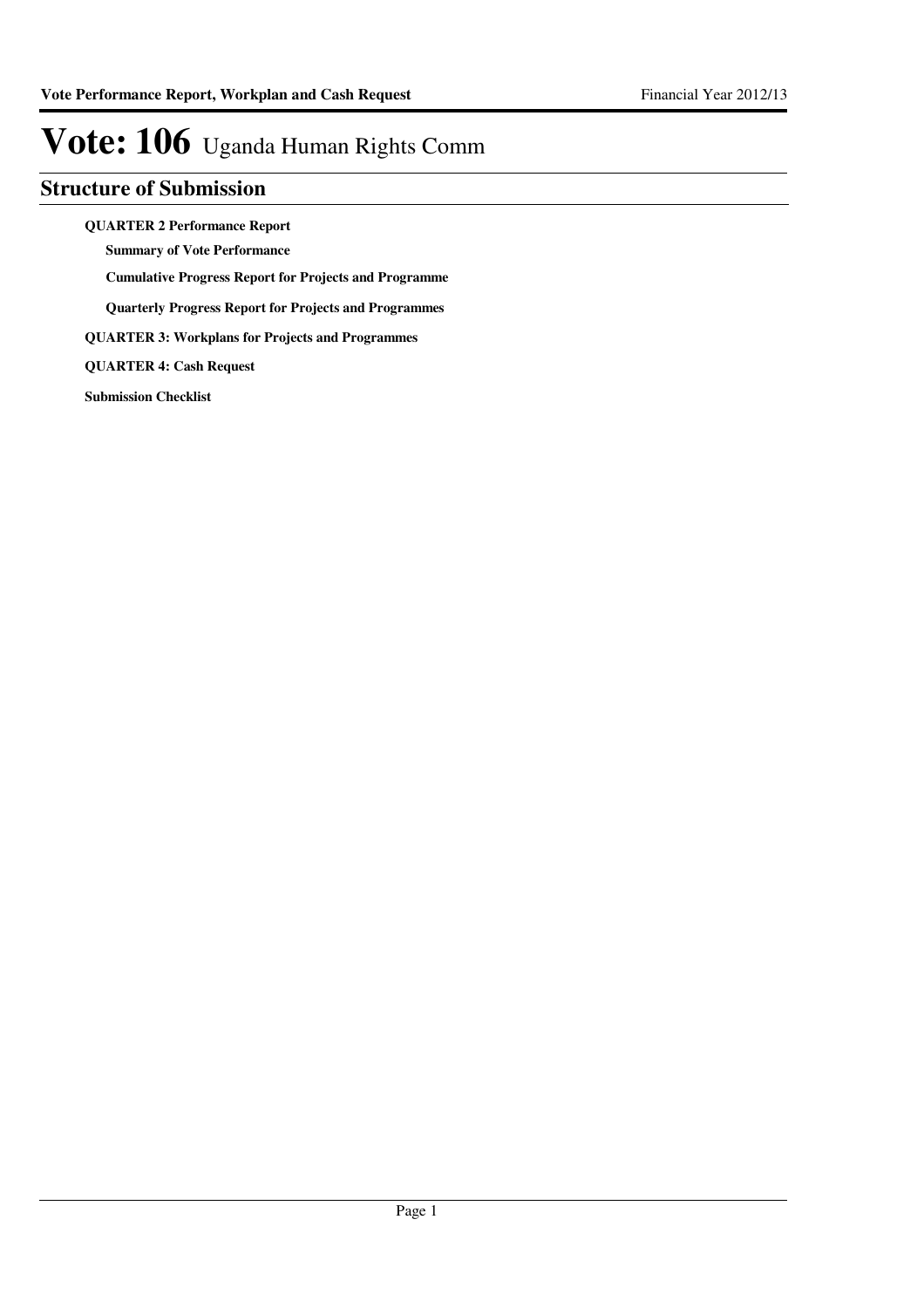### **HALF-YEAR: Highlights of Vote Performance**

### *V1: Summary of Issues in Budget Execution*

*This section provides an overview of Vote expenditure* 

**(i) Snapshot of Vote Releases and Expenditures**

Table V1.1 below summarises cumulative releases and expenditures by the end of the quarter:

#### **Table V1.1: Overview of Vote Expenditures (UShs Billion)**

| (i)                   | <i>Excluding Arrears, Taxes</i> | Approved<br><b>Budget</b> | <b>Released</b><br>by End | <b>Spent by</b><br><b>End Dec</b> | % Budget<br><b>Released</b> | <b>Spent</b> | % Budget % Releases<br><b>Spent</b> |
|-----------------------|---------------------------------|---------------------------|---------------------------|-----------------------------------|-----------------------------|--------------|-------------------------------------|
|                       | Wage                            | 2.145                     | 1.104                     | 0.928                             | 51.5%                       | 43.3%        | 84.1%                               |
| Recurrent             | Non Wage                        | 5.949                     | 3.037                     | 2.245                             | 51.0%                       | 37.7%        | 73.9%                               |
|                       | GoU                             | 0.143                     | 0.044                     | 0.001                             | 31.0%                       | $0.8\%$      | 2.7%                                |
| Development           | Donor $*$                       | 2.468                     | 1.166                     | 0.588                             | 47.2%                       | 23.8%        | 50.4%                               |
|                       | <b>GoU</b> Total                | 8.236                     | 4.185                     | 3.175                             | 50.8%                       | $38.5\%$     | $75.9\%$                            |
|                       | <b>Total GoU+Donor (MTEF)</b>   | 10.704                    | 5.351                     | 3.762                             | $50.0\%$                    | $35.1\%$     | 70.3%                               |
| ( <i>ii</i> ) Arrears | Arrears                         | 0.000                     | 0.000                     | 0.000                             | N/A                         | N/A          | N/A                                 |
| and Taxes             | $Taxes**$                       | 0.100                     | 0.000                     | 0.000                             | $0.0\%$                     | $0.0\%$      | N/A                                 |
|                       | <b>Total Budget</b>             | 10.804                    | 5.351                     | 3.762                             | $49.5\%$                    | 34.8%        | $70.3\%$                            |

The table below shows cumulative releases and expenditures to the Vote by Vote Function :

#### **Table V1.2: Releases and Expenditure by Vote Function\***

| <b>Billion Uganda Shillings</b> | <b>Approved Released</b><br><b>Budget</b> |      | <b>Spent</b> | Released | % Budget % Budget<br><i>Spent</i> | $\%$<br>Releases<br>Spent |
|---------------------------------|-------------------------------------------|------|--------------|----------|-----------------------------------|---------------------------|
| $VF: 1253$ Human Rights         | 10.70                                     | 5.35 | 3.76         | 50.0%    | $35.1\%$                          | 70.3%                     |
| <b>Total For Vote</b>           | 10.70                                     | 5.35 | 3.76         | 50.0%    | $35.1\%$                          | 70.3%                     |

*\* Excluding Taxes and Arrears*

#### **(ii) Matters to note in budget execution**

late release of funds which makes execution difficult leading to transfer of certain activites to the next reporting period.

### **Table V1.3: High Unspent Balances and Over-Expenditure in the Domestic Budget (Ushs Bn)**

*(i) Major unpsent balances*

**Programs and Projects**

**0.97Bn Shs** Programme/Project: 01 Statutory

Reason:

*(ii) Expenditures in excess of the original approved budget*

*\* Excluding Taxes and Arrears*

*V2: Performance Highlights*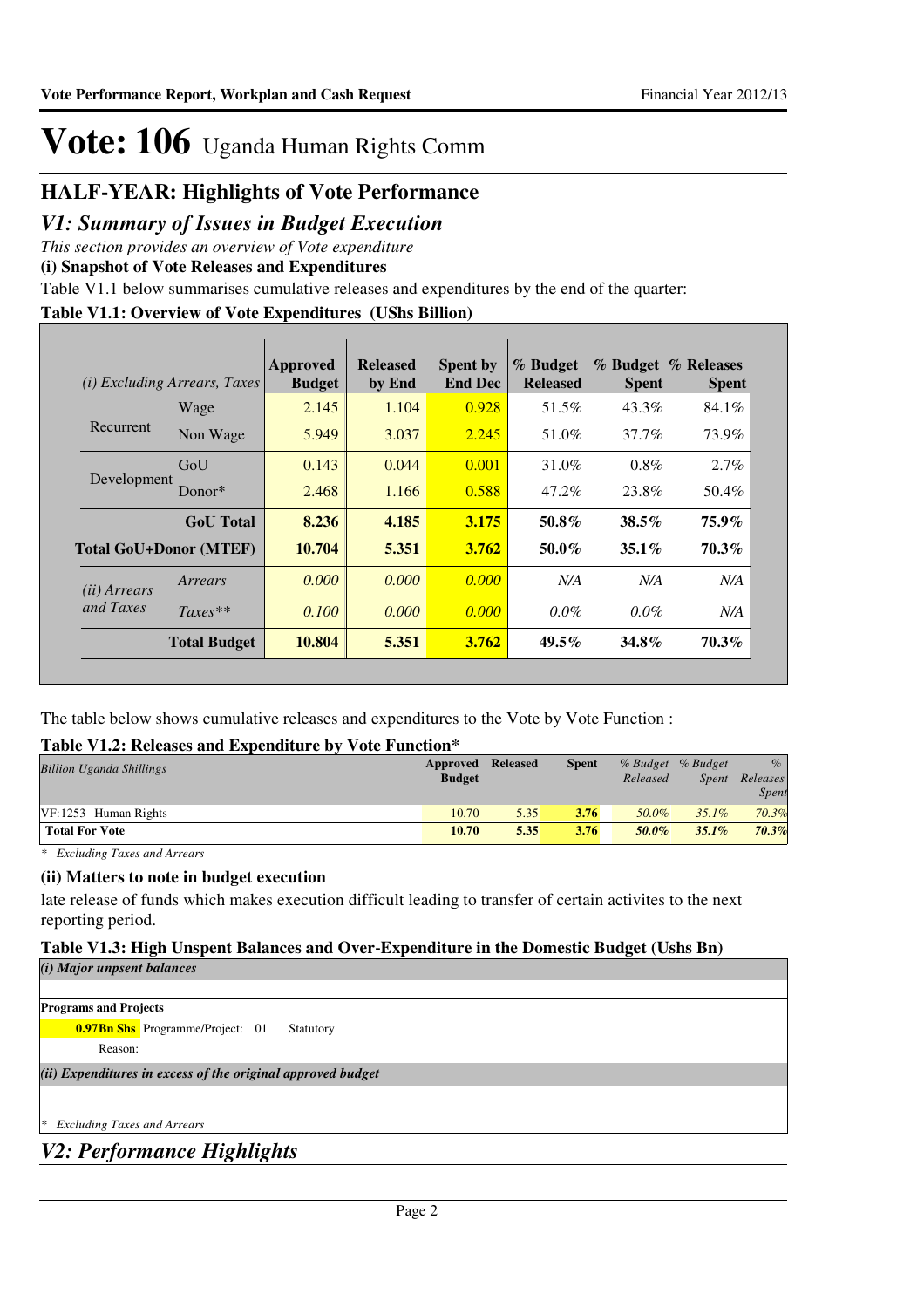### **HALF-YEAR: Highlights of Vote Performance**

*This section provides highlights of output performance, focusing on key outputs and actions impelemented to improve section performance.*

### **Table V2.1: Key Vote Output Indicators and Expenditures\***

| Vote, Vote Function<br><b>Key Output</b>                                                 | <b>Approved Budget and</b><br><b>Planned outputs</b>                                                                                                                                                                                                    | <b>Cumulative Expenditure</b><br>and Performance                                                                                                                                                                                                                                                                                                                                                                | <b>Status and Reasons for</b><br>any Variation from Plans                                                                                                                                                                                                                                                             |
|------------------------------------------------------------------------------------------|---------------------------------------------------------------------------------------------------------------------------------------------------------------------------------------------------------------------------------------------------------|-----------------------------------------------------------------------------------------------------------------------------------------------------------------------------------------------------------------------------------------------------------------------------------------------------------------------------------------------------------------------------------------------------------------|-----------------------------------------------------------------------------------------------------------------------------------------------------------------------------------------------------------------------------------------------------------------------------------------------------------------------|
| Vote Function: 1253 Human Rights                                                         |                                                                                                                                                                                                                                                         |                                                                                                                                                                                                                                                                                                                                                                                                                 |                                                                                                                                                                                                                                                                                                                       |
| <b>Output: 125301</b>                                                                    | <b>Investigation and resolution of Complaints</b>                                                                                                                                                                                                       |                                                                                                                                                                                                                                                                                                                                                                                                                 |                                                                                                                                                                                                                                                                                                                       |
| Description of Performance: The Commission expects to                                    | receive 1,500 complaints of<br>which 500 are expected to be<br>referred. This is based on<br>previous years' performance.<br>Further, through the tribunals,<br>the Commission targets top<br>conclude 50 complaints;<br>mediate 150 and fully hear 80. | the commission has registered<br>303 alleged human rights<br>violations of which 223 are<br>males and 80 females, 854<br>persons were reffered/given<br>legal advice to places well<br>suited to handle their<br>complaints. The commission has<br>concluded investigations into<br>247 complaints. At the<br>tribunal, 39 cases were disposed<br>where 8 were made, 23<br>dismissed and 8 amicably<br>settled. | few complaints registerd by the<br>end of quarter 2 is because of<br>reduced walk ins, no radio talk<br>shows and community<br>sensitisations.<br>Few cases have been concluded<br>because of cancellation of some<br>tribunals due to lack of funds<br>and also in some regions there<br>were no cases cause listed. |
| Performance Indicators:                                                                  |                                                                                                                                                                                                                                                         |                                                                                                                                                                                                                                                                                                                                                                                                                 |                                                                                                                                                                                                                                                                                                                       |
| Proportion of investigated to<br>those registered                                        | 70                                                                                                                                                                                                                                                      | 8                                                                                                                                                                                                                                                                                                                                                                                                               |                                                                                                                                                                                                                                                                                                                       |
| Proportion of concluded<br>cases to those investigated                                   | 40                                                                                                                                                                                                                                                      | 16                                                                                                                                                                                                                                                                                                                                                                                                              |                                                                                                                                                                                                                                                                                                                       |
| <b>Output Cost:</b>                                                                      | UShs Bn:<br>0.630                                                                                                                                                                                                                                       | UShs Bn:<br>0.000                                                                                                                                                                                                                                                                                                                                                                                               | $0.0\%$<br>% Budget Spent:                                                                                                                                                                                                                                                                                            |
| <b>Output: 125302</b>                                                                    | Human rights education                                                                                                                                                                                                                                  |                                                                                                                                                                                                                                                                                                                                                                                                                 |                                                                                                                                                                                                                                                                                                                       |
| Description of Performance: UHRC shall organise 108                                      | barazasa across the country;<br>train 2,000 security agents in<br>different human rights; produce<br>110,000 IEC materails, 24,000<br>copies of publications; train 54<br>district human rights desks and<br>functionalise 40% SS clubs.                | only 8 barazas were conducted<br>where 874 males and 474<br>females were sensitised,2 kraal<br>outreaches were also conducted<br>in the karamoja regions where<br>72 males and 60 females were<br>sensitised. No IEC materials and<br>publications produced.                                                                                                                                                    | All civic education activities<br>werenot budgeted for under the<br>DGF addendum budget whose<br>funds werenot released during<br>the period.                                                                                                                                                                         |
| Performance Indicators:                                                                  |                                                                                                                                                                                                                                                         |                                                                                                                                                                                                                                                                                                                                                                                                                 |                                                                                                                                                                                                                                                                                                                       |
| Percentage of security agents<br>trained on different human<br>rights                    | 5                                                                                                                                                                                                                                                       | $\boldsymbol{0}$                                                                                                                                                                                                                                                                                                                                                                                                |                                                                                                                                                                                                                                                                                                                       |
| Percentage of districts<br>covered with human rights<br>education awareness<br>campaigns | 40                                                                                                                                                                                                                                                      | $\boldsymbol{0}$                                                                                                                                                                                                                                                                                                                                                                                                |                                                                                                                                                                                                                                                                                                                       |
| Number of copies of Human<br>Rights magazines distributed                                | 24000                                                                                                                                                                                                                                                   | $\boldsymbol{0}$                                                                                                                                                                                                                                                                                                                                                                                                |                                                                                                                                                                                                                                                                                                                       |
| <b>Output Cost:</b>                                                                      | UShs Bn:<br>0.948                                                                                                                                                                                                                                       | UShs Bn:                                                                                                                                                                                                                                                                                                                                                                                                        | 0.019 % Budget Spent:<br>2.0%                                                                                                                                                                                                                                                                                         |
| <b>Output: 125303</b>                                                                    |                                                                                                                                                                                                                                                         | Monitoring compliance with human rights standards and treaties ratified by Uganda                                                                                                                                                                                                                                                                                                                               |                                                                                                                                                                                                                                                                                                                       |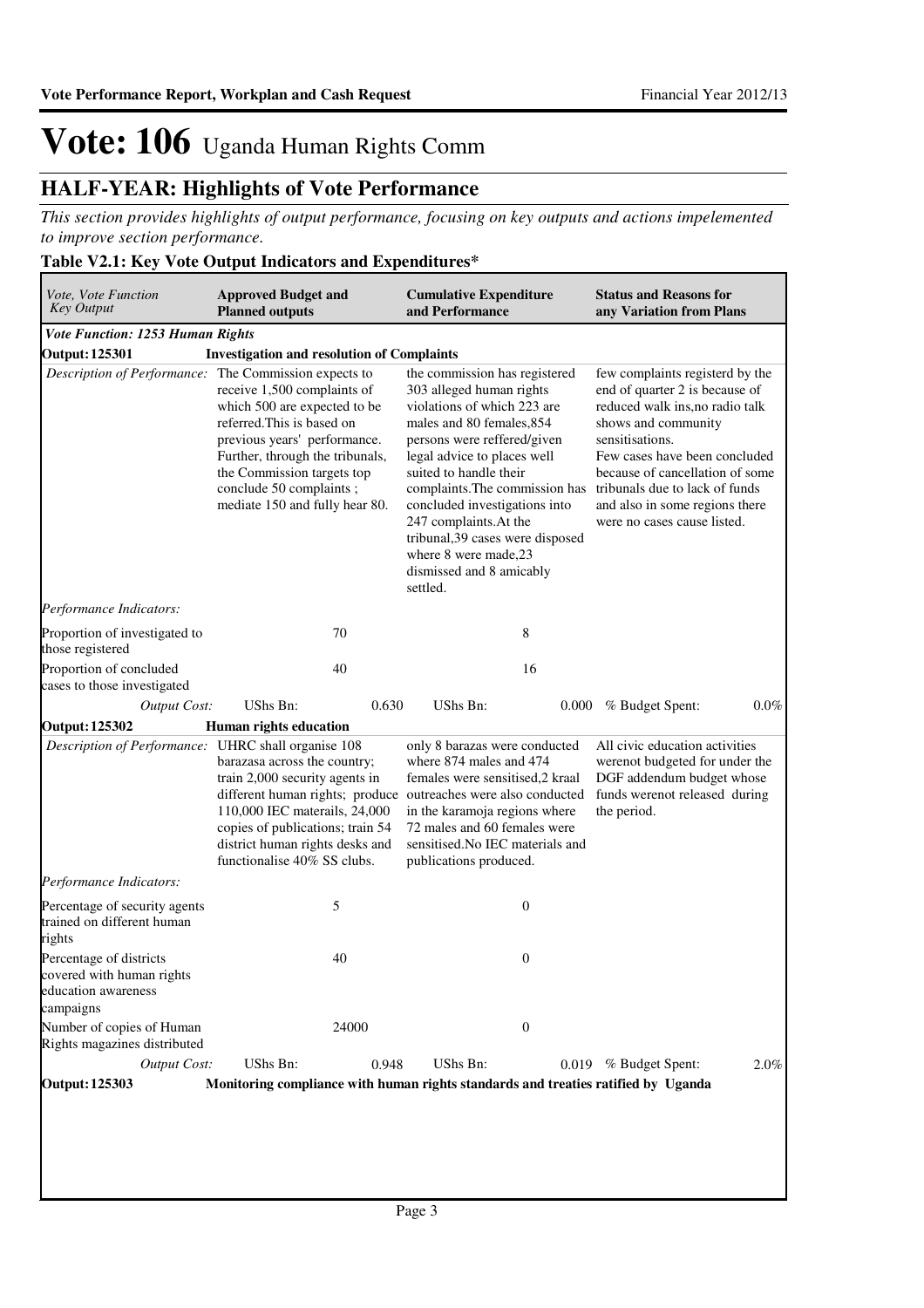### **HALF-YEAR: Highlights of Vote Performance**

| <i>Vote, Vote Function</i><br><b>Key Output</b>                                                        | <b>Approved Budget and</b><br><b>Planned outputs</b>                                                                                                                                                  |                                                                                                                                                                                                                                                            | <b>Cumulative Expenditure</b><br>and Performance |          | <b>Status and Reasons for</b><br>any Variation from Plans |         |                                                                                                             |  |
|--------------------------------------------------------------------------------------------------------|-------------------------------------------------------------------------------------------------------------------------------------------------------------------------------------------------------|------------------------------------------------------------------------------------------------------------------------------------------------------------------------------------------------------------------------------------------------------------|--------------------------------------------------|----------|-----------------------------------------------------------|---------|-------------------------------------------------------------------------------------------------------------|--|
| Description of Performance:                                                                            | 4 bills shall be reviewed; 14th<br>annual report prepared; 1,000<br>detention facilities inspected;<br>200 health facilities<br>inspected;children/women<br>rights promoted; businesses<br>inspected; | 307 places of detention visisted<br>of which 151 were police<br>posts, 68 police stations, 76<br>prisons, 10 military detentions<br>and 2 refugee camps. 109 health<br>facilirties monitored of which<br>10 hospitals, 16 HCIVs, 60<br>HCIII and 23 HCIIs. |                                                  |          |                                                           |         | There was under performance<br>due to late release of DGF funds<br>which were budgeted for the<br>activity. |  |
| Performance Indicators:                                                                                |                                                                                                                                                                                                       |                                                                                                                                                                                                                                                            |                                                  |          |                                                           |         |                                                                                                             |  |
| Proportion of bills reviewed<br>for human rights complaince<br>to those presented before<br>Parliament | 30                                                                                                                                                                                                    |                                                                                                                                                                                                                                                            |                                                  | $\theta$ |                                                           |         |                                                                                                             |  |
| Annual state of human rights<br>report produced on time                                                |                                                                                                                                                                                                       |                                                                                                                                                                                                                                                            |                                                  | $\theta$ |                                                           |         |                                                                                                             |  |
| <b>Output Cost:</b>                                                                                    | UShs Bn:                                                                                                                                                                                              | 0.279                                                                                                                                                                                                                                                      | UShs Bn:                                         | 0.000    | % Budget Spent:                                           | $0.0\%$ |                                                                                                             |  |
| <b>Vote Function Cost</b>                                                                              | <b>UShs Bn:</b>                                                                                                                                                                                       | 10.704 UShs Bn:                                                                                                                                                                                                                                            |                                                  |          | 3.762 % Budget Spent:                                     | 35.1%   |                                                                                                             |  |
| <b>Cost of Vote Services:</b>                                                                          | $UShs Bn$ :                                                                                                                                                                                           | 10.704 UShs Bn:                                                                                                                                                                                                                                            |                                                  |          | <b>3.762</b> % Budget Spent:                              | 35.1%   |                                                                                                             |  |

*\* Excluding Taxes and Arrears*

-late submission of reports by the different departments and also some reports are really not so comprehensive which makes compiling difficult.

#### **Table V2.2: Implementing Actions to Improve Vote Performance**

| <b>Planned Actions:</b>                                                                                                                                                           | <b>Actual Actions:</b>                                                                                                                                                                          | <b>Reasons for Variation</b>                                                                 |
|-----------------------------------------------------------------------------------------------------------------------------------------------------------------------------------|-------------------------------------------------------------------------------------------------------------------------------------------------------------------------------------------------|----------------------------------------------------------------------------------------------|
| Vote: 106 Uganda Human Rights Comm                                                                                                                                                |                                                                                                                                                                                                 |                                                                                              |
| Vote Function: 12.53 Human Rights                                                                                                                                                 |                                                                                                                                                                                                 |                                                                                              |
| UHRC is currently carrying out<br>consultations that will culminate into a<br>Civic education strategic framework that<br>will guide civic education activities in the<br>country | Funds have been obtained from the<br>DGF financing facility and the process<br>of formulating a cibvic education<br>startegic framework is on course                                            | Delayed release of funds form<br>development partners                                        |
| UHRC has presented its underfunded<br>priortiy interventions to JLOS and<br>MoFPED for resource alloaction                                                                        | UHRC wrote to the Ministry Of<br><b>Finance Planning and Economic</b><br>Development requesting for additonal<br>funds for the salries of the 3 new<br>commissioners totalling up to 83,566,888 | Ministry Of Public Service not yet<br>committed to provide funds for the salary<br>/wage gap |
| start the construction of regional offices<br>by procuring land and 1 building<br>constructed                                                                                     | No action taken                                                                                                                                                                                 | No funds available                                                                           |

### *V3: Details of Releases and Expenditure*

*This section provides a comprehensive summary of the outputs delivered by the Vote and further details of Vote expenditures by Vote Function and Expenditure Item.*

#### **Table V3.1: GoU Releases and Expenditure by Output\***

| <b>Billion Uganda Shillings</b> | Approved      | <b>Released</b> | <b>Spent</b> | $%$ GoU       | $%$ GoU       | $%$ GoU     |
|---------------------------------|---------------|-----------------|--------------|---------------|---------------|-------------|
|                                 | <b>Budget</b> |                 |              | <b>Budget</b> | <b>Budget</b> | Releases    |
|                                 |               |                 |              | Released      | <i>Spent</i>  | <i>Spen</i> |
| VF:1253 Human Rights            | 8.24          | 4.19            | 3.17         | 50.8%         | 38.5%         | $75.9\%$    |
| Class: Outputs Provided         | 8.09          | 4.14            | 3.17         | $51.2\%$      | $39.2\%$      | 76.6%       |
| 125302 Human rights education   | 0.06          | 0.03            | 0.02         | 50.0%         | $30.3\%$      | 60.6%       |
|                                 |               |                 |              |               |               |             |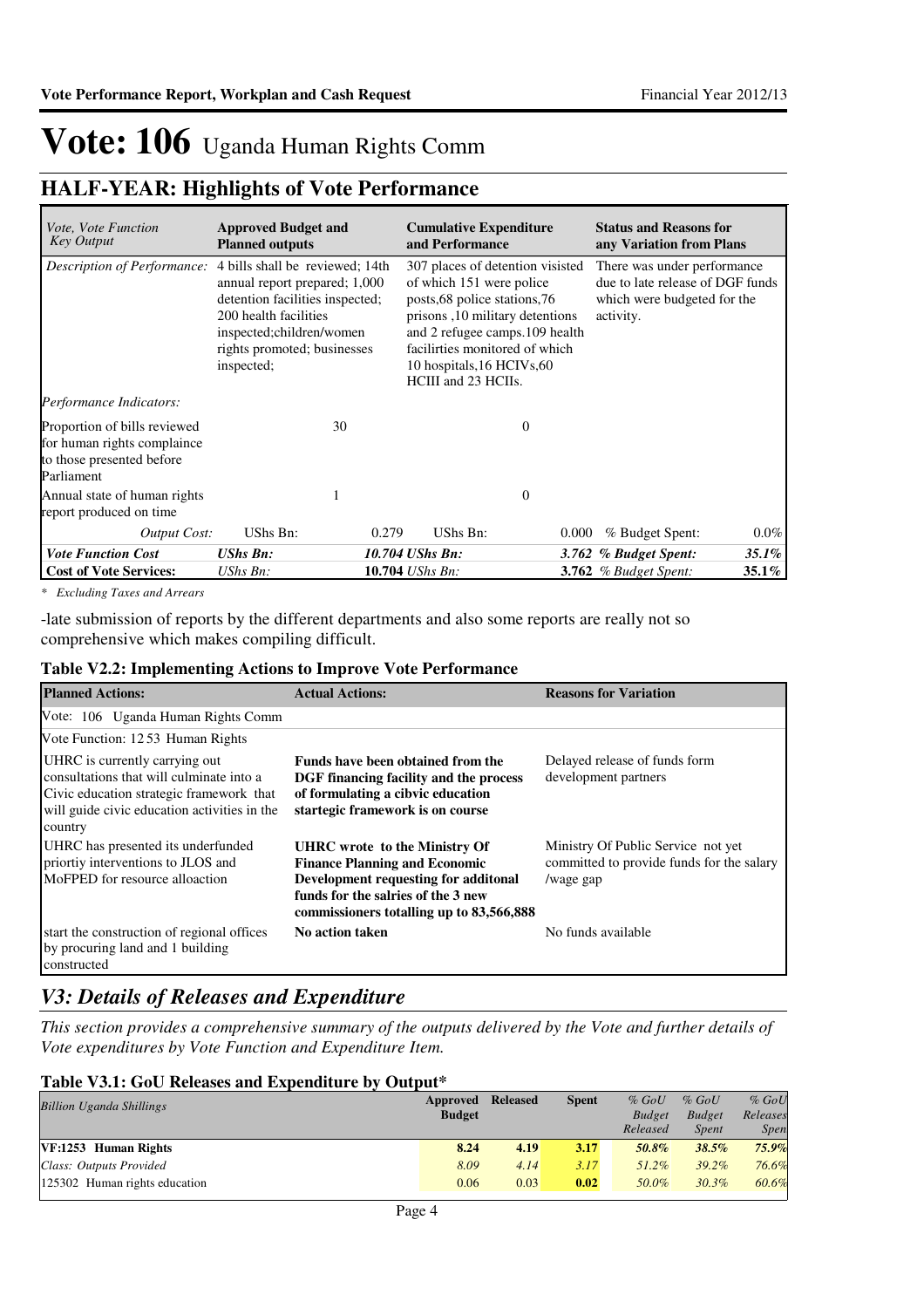## **HALF-YEAR: Highlights of Vote Performance**

| ີ<br>. .                                                         |      |      |      |          |         |       |
|------------------------------------------------------------------|------|------|------|----------|---------|-------|
| 125305 Administration and support services                       | 8.03 | 4.11 | 3.15 | $51.2\%$ | 39.3%   | 76.8% |
| Class: Capital Purchases                                         | 0.14 | 0.04 | 0.00 | $31.0\%$ | 0.8%    | 2.7%  |
| 125376 Purchase of Office and ICT Equipment, including Software  | 0.05 | 0.02 | 0.00 | $35.7\%$ | $0.0\%$ | 0.0%  |
| 125377 Purchase of Specialised Machinery & Equipment             | 0.04 | 0.01 | 0.00 | $25.1\%$ | 3.4%    | 13.7% |
| 125378 Purchase of Office and Residential Furniture and Fittings | 0.06 | 0.02 | 0.00 | 30.8%    | $0.0\%$ | 0.0%  |
| <b>Total For Vote</b>                                            | 8.24 | 4.19 | 3.17 | 50.8%    | 38.5%   | 75.9% |
|                                                                  |      |      |      |          |         |       |

*\* Excluding Taxes and Arrears*

#### **Table V3.2: 2012/13 GoU Expenditure by Item**

| <b>Billion Uganda Shillings</b>                        | <b>Approved</b><br><b>Budget</b> | <b>Releases</b> | <b>Expend-</b><br>iture | % Budged<br><b>Released</b> | % Budget<br><b>Spent</b> | %Releases<br><b>Spent</b> |
|--------------------------------------------------------|----------------------------------|-----------------|-------------------------|-----------------------------|--------------------------|---------------------------|
| <b>Output Class: Outputs Provided</b>                  | 8.09                             | 4.14            | 3.17                    | 51.2%                       | 39.2%                    | 76.6%                     |
| 211103 Allowances                                      | 1.34                             | 0.67            | 0.67                    | 50.0%                       | 49.8%                    | 99.7%                     |
| 211104 Statutory salaries                              | 2.14                             | 1.10            | 0.93                    | 51.5%                       | 43.3%                    | 84.1%                     |
| 212101 Social Security Contributions (NSSF)            | 0.34                             | 0.17            | 0.12                    | 50.0%                       | 35.2%                    | 70.5%                     |
| 213001 Medical Expenses (To Employees)                 | 0.16                             | 0.08            | 0.08                    | 50.0%                       | 50.0%                    | 100.0%                    |
| 213002 Incapacity, death benefits and funeral expenses | 0.00                             | 0.00            | 0.00                    | 50.0%                       | 50.0%                    | 100.0%                    |
| 213004 Gratuity Payments                               | 0.64                             | 0.32            | 0.32                    | 50.1%                       | 50.1%                    | 100.0%                    |
| 221001 Advertising and Public Relations                | 0.05                             | 0.02            | 0.02                    | 50.0%                       | 49.2%                    | 98.4%                     |
| 221002 Workshops and Seminars                          | 0.07                             | 0.06            | 0.06                    | 90.2%                       | 90.2%                    | 100.0%                    |
| 221003 Staff Training                                  | 0.11                             | 0.05            | 0.02                    | 50.0%                       | 22.9%                    | 45.8%                     |
| 221004 Recruitment Expenses                            | 0.02                             | 0.01            | 0.00                    | 50.0%                       | 30.7%                    | 61.5%                     |
| 221007 Books, Periodicals and Newspapers               | 0.10                             | 0.05            | 0.04                    | 50.0%                       | 38.2%                    | 76.4%                     |
| 221008 Computer Supplies and IT Services               | 0.01                             | 0.00            | 0.00                    | 50.0%                       | 48.8%                    | 97.6%                     |
| 221009 Welfare and Entertainment                       | 0.02                             | 0.01            | 0.01                    | 50.0%                       | 50.0%                    | 100.0%                    |
| 221011 Printing, Stationery, Photocopying and Binding  | 0.16                             | 0.08            | 0.07                    | 50.0%                       | 44.7%                    | 89.4%                     |
| 221012 Small Office Equipment                          | 0.00                             | 0.00            | 0.00                    | 50.0%                       | 43.9%                    | 87.7%                     |
| 221016 IFMS Recurrent Costs                            | 0.01                             | 0.00            | 0.00                    | 50.0%                       | $0.0\%$                  | 0.0%                      |
| 221017 Subscriptions                                   | 0.04                             | 0.02            | 0.02                    | 50.0%                       | 48.1%                    | 96.3%                     |
| 222001 Telecommunications                              | 0.07                             | 0.04            | 0.04                    | 50.0%                       | 50.0%                    | 100.0%                    |
| 222002 Postage and Courier                             | 0.01                             | 0.00            | 0.00                    | 50.0%                       | 45.4%                    | 90.8%                     |
| 222003 Information and Communications Technology       | 0.05                             | 0.03            | 0.02                    | 50.0%                       | 42.6%                    | 85.2%                     |
| 223002 Rates                                           | 1.47                             | 0.78            | 0.11                    | 53.0%                       | 7.4%                     | 13.9%                     |
| 223004 Guard and Security services                     | 0.09                             | 0.05            | 0.05                    | 50.0%                       | 49.4%                    | 98.9%                     |
| 223005 Electricity                                     | 0.04                             | 0.02            | 0.02                    | 50.0%                       | 49.3%                    | 98.6%                     |
| 223006 Water                                           | 0.01                             | 0.01            | 0.01                    | 50.0%                       | 50.0%                    | 100.0%                    |
| 224002 General Supply of Goods and Services            | 0.05                             | 0.03            | 0.02                    | 50.0%                       | 46.7%                    | 93.4%                     |
| 227001 Travel Inland                                   | 0.32                             | 0.16            | 0.16                    | 50.0%                       | 50.0%                    | 99.9%                     |
| 227002 Travel Abroad                                   | 0.13                             | 0.06            | 0.06                    | 50.0%                       | 49.1%                    | 98.1%                     |
| 227004 Fuel, Lubricants and Oils                       | 0.25                             | 0.12            | 0.12                    | 50.0%                       | 49.5%                    | 99.0%                     |
| 228001 Maintenance - Civil                             | 0.02                             | 0.01            | 0.01                    | 50.0%                       | 41.6%                    | 83.2%                     |
| 228002 Maintenance - Vehicles                          | 0.32                             | 0.15            | 0.15                    | 46.8%                       | 46.7%                    | 99.8%                     |
| 228003 Maintenance Machinery, Equipment and Furniture  | 0.04                             | 0.02            | 0.02                    | 50.0%                       | 49.0%                    | 98.0%                     |
| <b>Output Class: Capital Purchases</b>                 | 0.24                             | 0.04            | 0.00                    | $18.2\%$                    | 0.5%                     | 2.7%                      |
| 231005 Machinery and Equipment                         | 0.08                             | 0.03            | 0.00                    | 31.2%                       | 1.5%                     | 4.7%                      |
| 231006 Furniture and Fixtures                          | 0.06                             | 0.02            | 0.00                    | 30.8%                       | 0.0%                     | 0.0%                      |
| 312206 Gross Tax                                       | 0.10                             | 0.00            | 0.00                    | 0.0%                        | $0.0\%$                  | N/A                       |
| <b>Grand Total:</b>                                    | 8.34                             | 4.19            | 3.17                    | 50.2%                       | 38.1%                    | 75.9%                     |
| <b>Total Excluding Taxes and Arrears:</b>              | 8.24                             | 4.19            | 3.17                    | 50.8%                       | 38.5%                    | $75.9\%$                  |

#### **Table V3.3: GoU Releases and Expenditure by Project and Programme\***

| <b>Billion Uganda Shillings</b> | <b>Approved Released</b> | <b>Spent</b> | $%$ GoU       | $%$ GoU | $%$ GoU                |
|---------------------------------|--------------------------|--------------|---------------|---------|------------------------|
|                                 | <b>Budget</b>            |              | <b>Budget</b> |         | <b>Budget</b> Releases |
|                                 |                          |              | Released      | Spent   | Spent                  |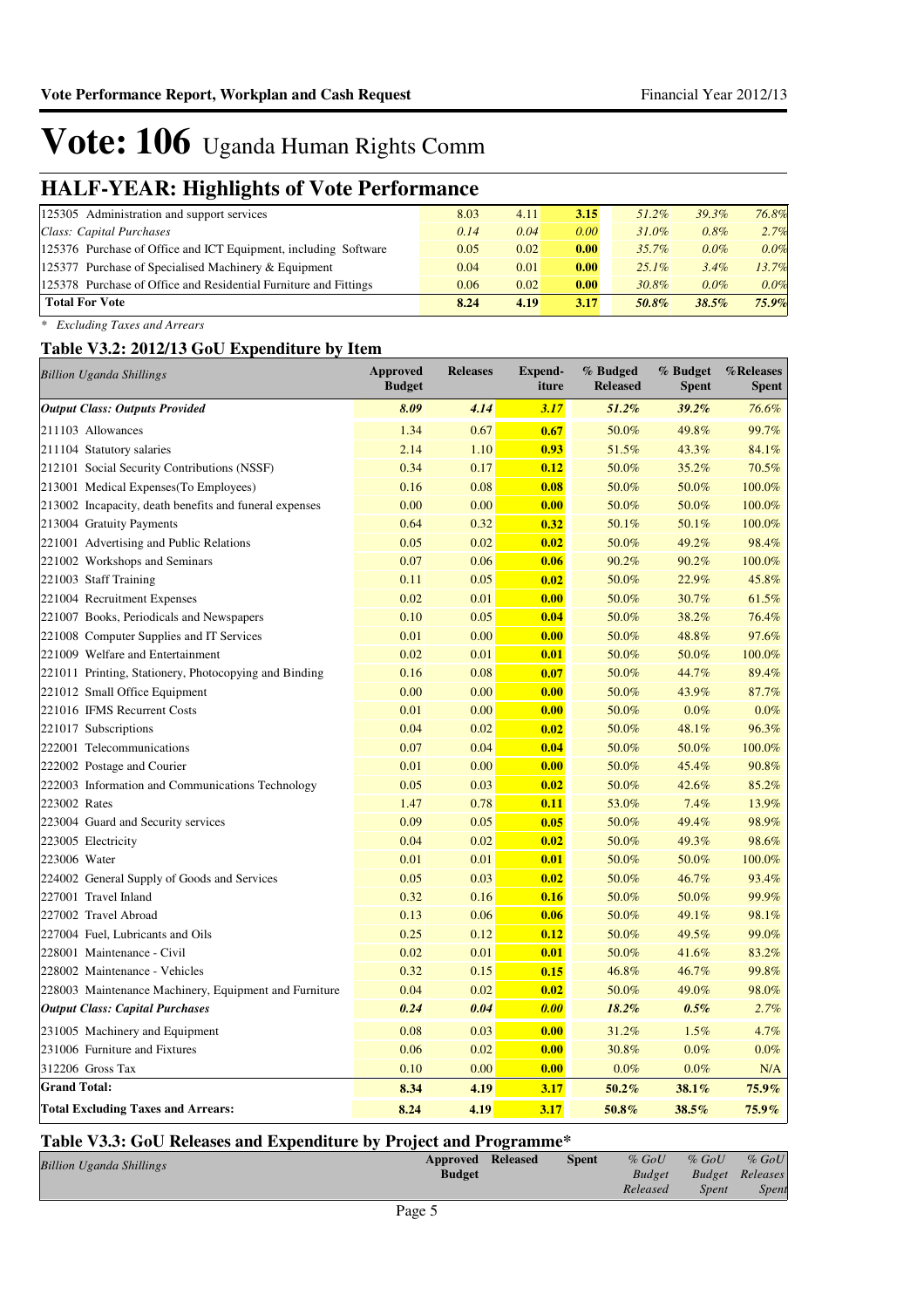## **HALF-YEAR: Highlights of Vote Performance**

| ິ<br>. .                     |      |      |      |          |          |          |
|------------------------------|------|------|------|----------|----------|----------|
| VF:1253 Human Rights         | 8.24 | 4.19 | 3.17 | 50.8%    | 38.5%    | $75.9\%$ |
| <b>Recurrent Programmes</b>  |      |      |      |          |          |          |
| 01<br>Statutory              | 8.09 | 4.14 | 3.17 | 51.2%    | $39.2\%$ | 76.6%    |
| Development Projects         |      |      |      |          |          |          |
| 0358 Support to Human Rights | 0.14 | 0.04 | 0.00 | $31.0\%$ | 0.8%     | 2.7%     |
| <b>Total For Vote</b>        | 8.24 | 4.19 | 3.17 | 50.8%    | 38.5%    | 75.9%    |

*\* Excluding Taxes and Arrears*

#### **Table V3.4: Donor Releases and Expenditure by Project and Programme\***

| <b>Billion Uganda Shillings</b> | Approved      | <b>Released</b> | <b>Spent</b> | $%$ GoU       | $%$ GoU       | $%$ GoU      |
|---------------------------------|---------------|-----------------|--------------|---------------|---------------|--------------|
|                                 | <b>Budget</b> |                 |              | <b>Budget</b> | <b>Budget</b> | Releases     |
|                                 |               |                 |              | Released      | <i>Spent</i>  | <b>Spent</b> |
| VF:1253 Human Rights            | 2.47          | 1.17            | 0.59         | $47.2\%$      | $23.8\%$      | 50.4%        |
| Development Projects            |               |                 |              |               |               |              |
| 0358<br>Support to Human Rights | 2.47          | 1.17            | 0.59         | $47.2\%$      | 23.8%         | 50.4%        |
| <b>Total For Vote</b>           | 2.47          | 1.17            | 0.59         | $47.2\%$      | $23.8\%$      | 50.4%        |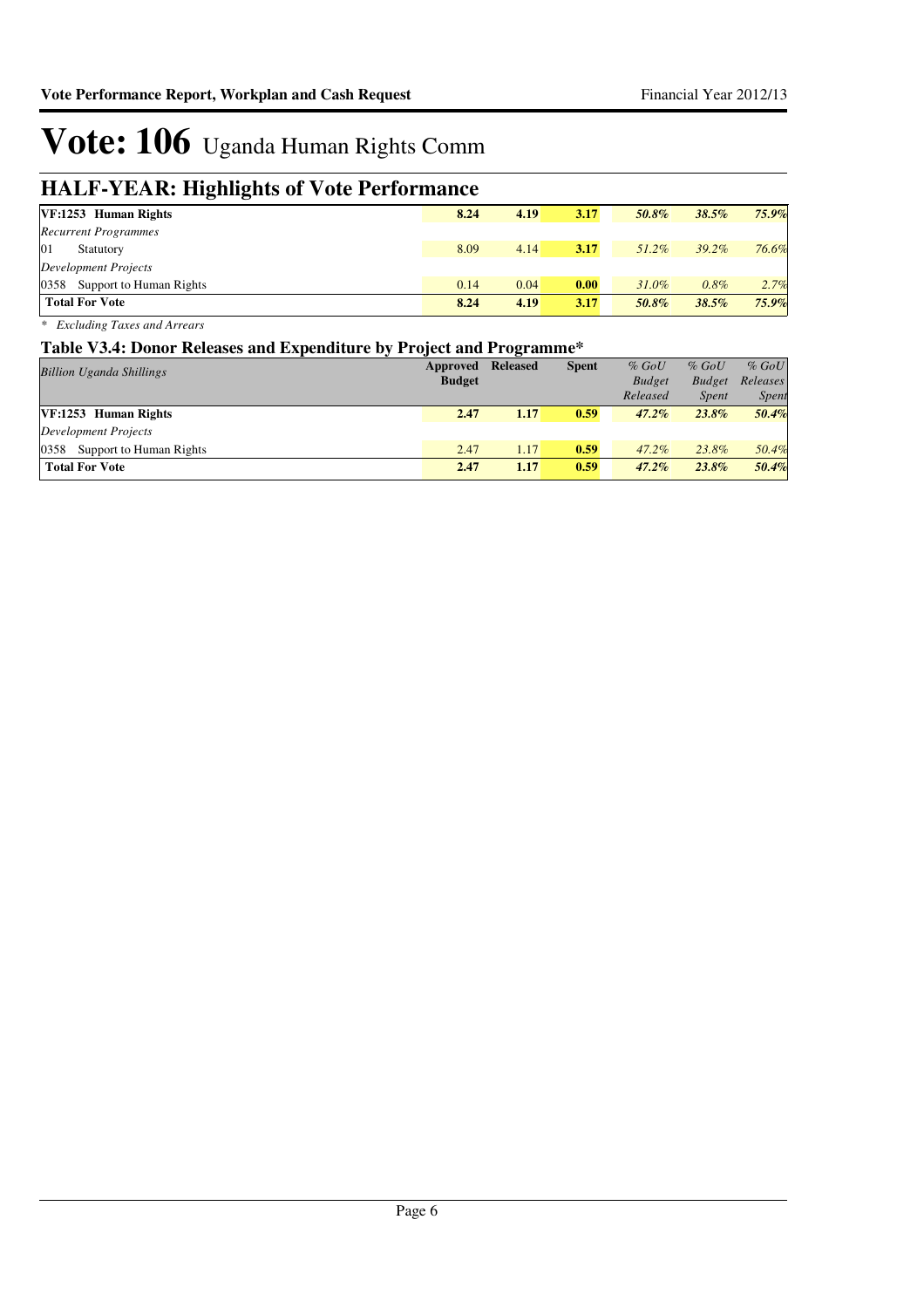### **QUARTER 2: Cumulative Outputs and Expenditure by End of Quarter**

| <b>Annual Planned Outputs and Cumulative Outputs Achieved by End of</b><br><b>Ouarter</b> (Quantity and Location) | Cumulative Expenditures made by the End of the Quarter to<br><b>Deliver Cumulative Outputs</b><br>UShs Thousand |
|-------------------------------------------------------------------------------------------------------------------|-----------------------------------------------------------------------------------------------------------------|
| Voto Function, 1953. Humon Dights                                                                                 |                                                                                                                 |

#### **Vote Function: 1253 Human Rights**

*Recurrent Programmes*

### *Programme 01 Statutory*

*Outputs Provided*

**12 5302 Human rights education Output:**

|                                                                                                          | <b>Item</b>                              | <b>Spent</b> |
|----------------------------------------------------------------------------------------------------------|------------------------------------------|--------------|
| <b>Annual Planned Outputs:</b>                                                                           | 221007 Books, Periodicals and Newspapers | 13.340       |
| - Books for sensisations to be procured.                                                                 | 221017 Subscriptions                     | 4.970        |
| - Libraries at regional offices stocked.<br>- Technical advice given to staff manning regional libraries | 227001 Travel Inland                     | 1.045        |
| Cumulatie Outputs Achieved by the end of the Quarter:                                                    |                                          |              |

**n/a**

#### n/a *Reasons for Variation in performance*

| 19,355   | <b>Total</b>              |
|----------|---------------------------|
| $\theta$ | <b>Wage Recurrent</b>     |
| 19,355   | <b>Non Wage Recurrent</b> |
| $\theta$ | <b>NTR</b>                |

**12 5305 Administration and support services Output:**

|                                                            | <b>Item</b>                                   | <b>Spent</b> |
|------------------------------------------------------------|-----------------------------------------------|--------------|
| <b>Annual Planned Outputs:</b>                             | 211103 Allowances                             | 669,543      |
| -Number of staff recruited.                                | 211104 Statutory salaries                     | 928,232      |
| -Having trained and motivated work force.                  | 212101 Social Security Contributions (NSSF)   | 120,579      |
| -Pay all monthly staff costs,<br>-Number of staff trained. | 213001 Medical Expenses (To Employees)        | 78,975       |
| Number of goods procured.                                  | 213002 Incapacity, death benefits and funeral | 750          |
| -Develop an effective ICT system at head office.           | expenses                                      |              |
| Cumulatie Outputs Achieved by the end of the Quarter:      | 213004 Gratuity Payments                      | 322.185      |
| all monthly staff costs piad                               | 221001 Advertising and Public Relations       | 22,832       |
|                                                            | 221002 Workshops and Seminars                 | 63.631       |
| goods and services for operations Procured                 | 221003 Staff Training                         | 24,052       |
| <b>Subscriptions to HRMAU</b>                              | 221004 Recruitment Expenses                   | 4,612        |
| - Career financial support 3 staff                         | 221007 Books, Periodicals and Newspapers      | 24,326       |
| -all monthly staff costs paid                              | 221008 Computer Supplies and IT Services      | 3,013        |
| <b>Reasons for Variation in performance</b>                | 221009 Welfare and Entertainment              | 11,840       |
| n/a                                                        | 221011 Printing, Stationery, Photocopying and | 71,427       |
|                                                            | <b>Binding</b>                                |              |
|                                                            | 221012 Small Office Equipment                 | 930          |
|                                                            | 221017 Subscriptions                          | 16,500       |
|                                                            | 222001 Telecommunications                     | 35,100       |
|                                                            | 222002 Postage and Courier                    | 3,999        |
|                                                            | 222003 Information and Communications         | 23,222       |
|                                                            | Technology                                    |              |
|                                                            | 223002 Rates                                  | 108,000      |
|                                                            | 223004 Guard and Security services            | 46,802       |
|                                                            | 223005 Electricity                            | 17,730       |
|                                                            | 223006 Water                                  | 7,390        |
|                                                            | 224002 General Supply of Goods and Services   | 24,371       |
|                                                            | 227001 Travel Inland                          | 159,539      |
|                                                            | 227002 Travel Abroad                          | 62,362       |
|                                                            | 227004 Fuel, Lubricants and Oils              | 123,091      |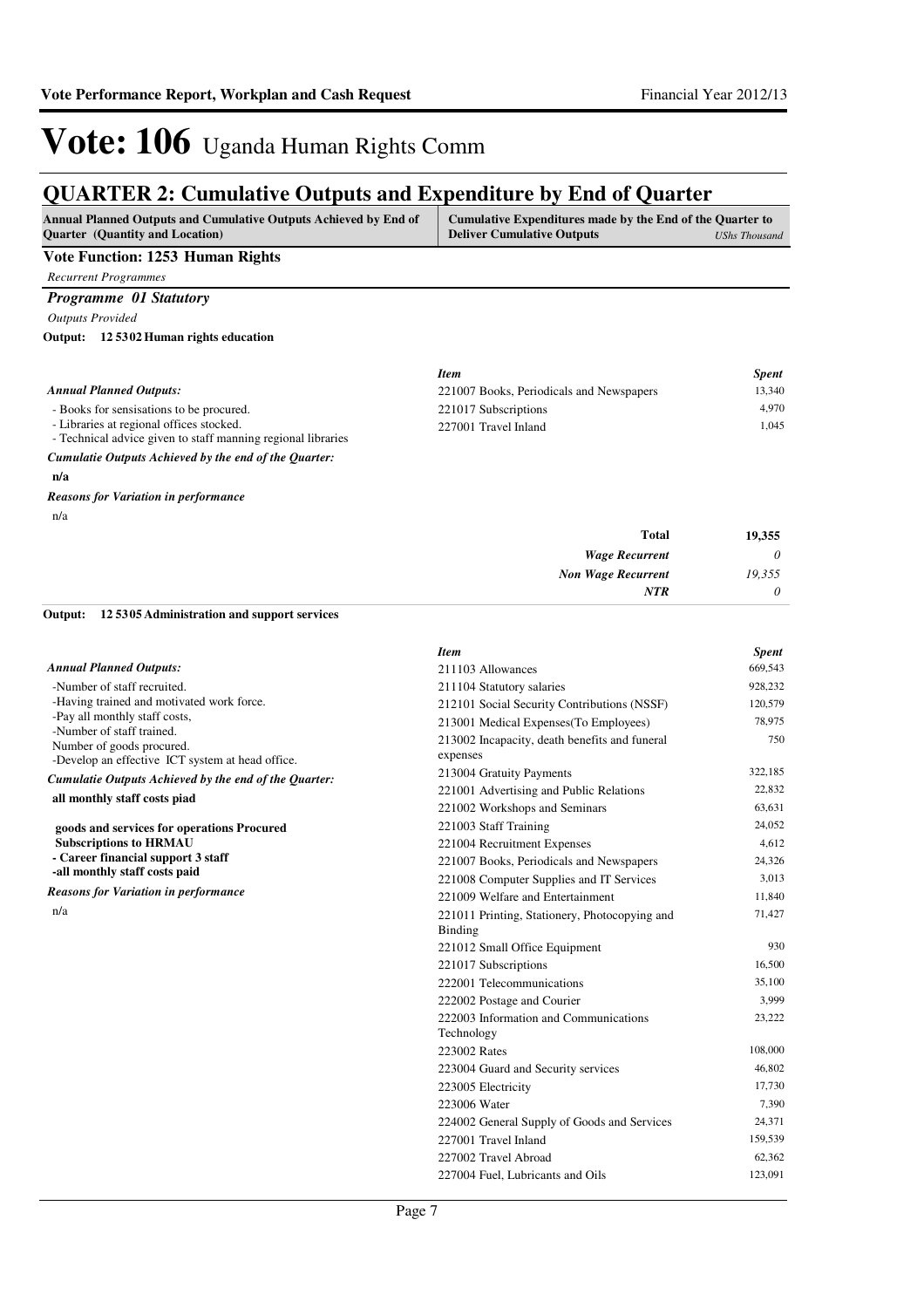### **QUARTER 2: Cumulative Outputs and Expenditure by End of Quarter**

| <b>Annual Planned Outputs and Cumulative Outputs Achieved by End of</b><br><b>Ouarter</b> (Quantity and Location) | Cumulative Expenditures made by the End of the Quarter to<br><b>Deliver Cumulative Outputs</b> | UShs Thousand |
|-------------------------------------------------------------------------------------------------------------------|------------------------------------------------------------------------------------------------|---------------|
| Vote Function: 1253 Human Rights                                                                                  |                                                                                                |               |
| <b>Recurrent Programmes</b>                                                                                       |                                                                                                |               |
| <b>Programme 01 Statutory</b>                                                                                     |                                                                                                |               |
|                                                                                                                   | 228001 Maintenance - Civil                                                                     | 9,860         |
|                                                                                                                   | 228002 Maintenance - Vehicles                                                                  | 150,173       |
|                                                                                                                   | 228003 Maintenance Machinery, Equipment and<br>Furniture                                       | 19,147        |
|                                                                                                                   | <b>Total</b>                                                                                   | 3,154,214     |
|                                                                                                                   | <b>Wage Recurrent</b>                                                                          | 928,232       |
|                                                                                                                   | <b>Non Wage Recurrent</b>                                                                      | 2,225,982     |
|                                                                                                                   | <b>NTR</b>                                                                                     | 0             |

#### *Project 0358 Support to Human Rights*

*Capital Purchases*

**12 5375 Purchase of Motor Vehicles and Other Transport Equipment Output:**

#### *Annual Planned Outputs:*

**None** *Cumulatie Outputs Achieved by the end of the Quarter:*

*Reasons for Variation in performance*

N/A

| $\bf{0}$ | <b>Total</b>             |
|----------|--------------------------|
| $\theta$ | <b>GoU</b> Development   |
| U        | <b>Donor Development</b> |
|          | <b>NTR</b>               |
|          |                          |

**12 5376 Purchase of Office and ICT Equipment, including Software Output:**

#### *Annual Planned Outputs:*

- 1 engraving machine procured
- 5 laptops procured
- 6 desktop computers procured
- 8 printers procured
- office furniture procured

*Cumulatie Outputs Achieved by the end of the Quarter:*

- **N/A**
- *Reasons for Variation in performance*

| × |
|---|
|---|

| $\bf{0}$ | Total                    |
|----------|--------------------------|
| 0        | <b>GoU</b> Development   |
| $\theta$ | <b>Donor Development</b> |
|          | <b>NTR</b>               |
|          |                          |

**Output: 12 5377 Purchase of Specialised Machinery & Equipment**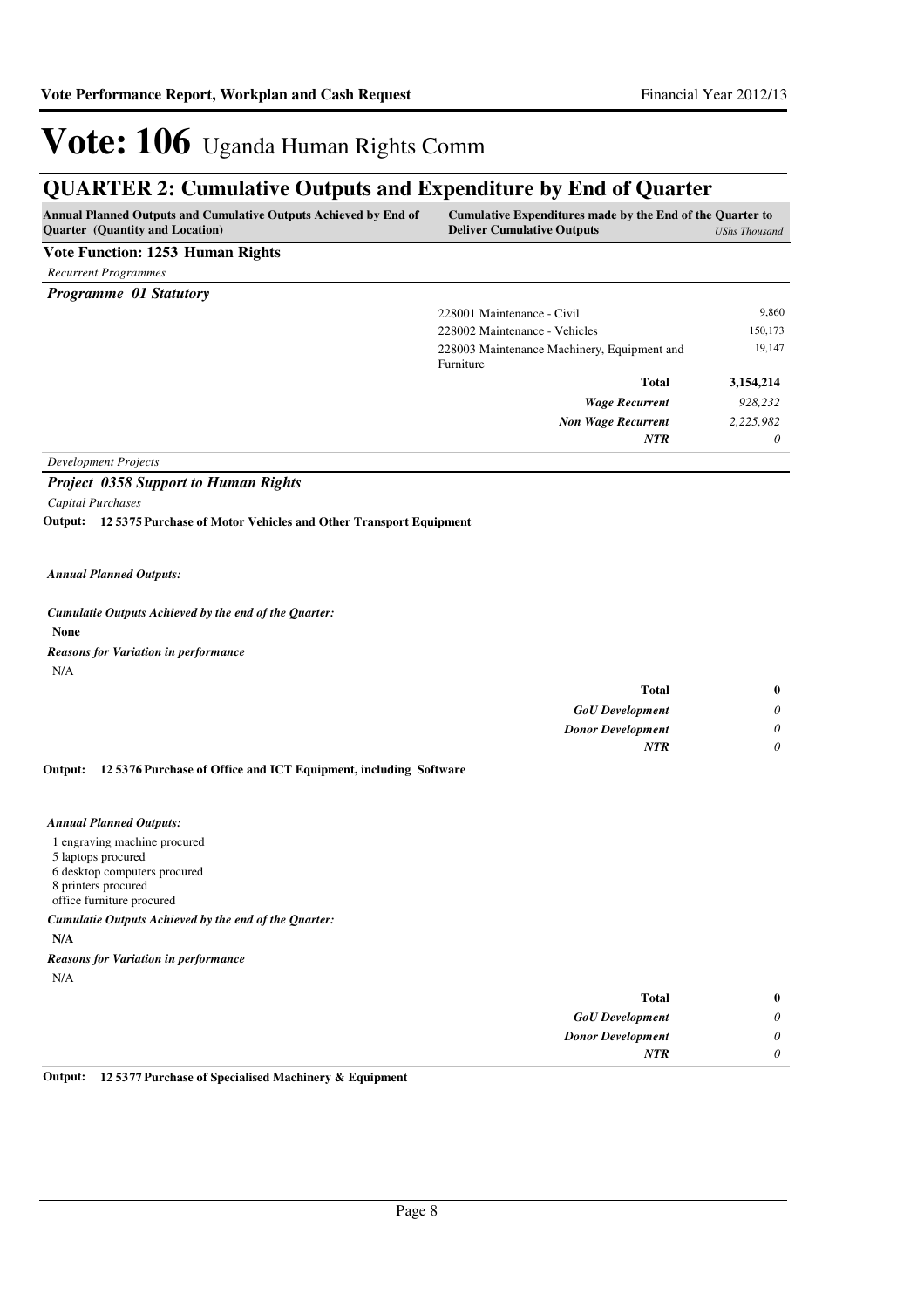## **QUARTER 2: Cumulative Outputs and Expenditure by End of Quarter**

| Cumulative Expenditures made by the End of the Quarter to<br><b>UShs Thousand</b> |
|-----------------------------------------------------------------------------------|
|                                                                                   |
|                                                                                   |
|                                                                                   |
| <b>Spent</b>                                                                      |
| 1,200                                                                             |
|                                                                                   |
|                                                                                   |
|                                                                                   |
| 1,200                                                                             |
| 1,200                                                                             |
| 0                                                                                 |
| $\theta$                                                                          |
|                                                                                   |

#### *Annual Planned Outputs:*

- -10 office chairs procured;
- -8 office fans procured;
- -5 Curtains procured;
- -5 Cabinets;
- -3 office desks
- *Cumulatie Outputs Achieved by the end of the Quarter:*
- **N/A**
- *Reasons for Variation in performance*
- N/A

**-**

| <b>Total</b>             |          |
|--------------------------|----------|
| <b>GoU</b> Development   | 0        |
| <b>Donor Development</b> | $\theta$ |
| NTR                      | 0        |

*Outputs Provided*

#### **12 5301 Investigation and resolution of Complaints Output:**

|                                                                                                                                                                                                                                                                                                                                                                                                                                                                                                                            | <b>Item</b>                                                     | <b>Spent</b> |
|----------------------------------------------------------------------------------------------------------------------------------------------------------------------------------------------------------------------------------------------------------------------------------------------------------------------------------------------------------------------------------------------------------------------------------------------------------------------------------------------------------------------------|-----------------------------------------------------------------|--------------|
| <b>Annual Planned Outputs:</b>                                                                                                                                                                                                                                                                                                                                                                                                                                                                                             | 221002 Workshops and Seminars                                   | 93,157       |
| a total of 698 complaints were received;<br>149 cases investogated; 34 mediated; 109 heard; 105 concluded                                                                                                                                                                                                                                                                                                                                                                                                                  | 221011 Printing, Stationery, Photocopying and<br><b>Binding</b> | 15,077       |
| Cumulatie Outputs Achieved by the end of the Ouarter:                                                                                                                                                                                                                                                                                                                                                                                                                                                                      | 227001 Travel Inland                                            | 58,259       |
| -303 complaints of human rights violations registerd of which 22<br>were male and 80 were female.<br>-749 complaints investigated where 502 were partially investigated<br>and 247 investigations concluded.<br>-23 complaints were mediated.<br>-24 matters were disposed of at the tribunal of which 8 matters were<br>amicably settled, 23 were dismissed and 8 were decided and wards<br>given.<br>-854 people refferd to institutions well suited to handle their<br>complaints like CAO, Labour office among others. |                                                                 |              |

#### *Reasons for Variation in performance*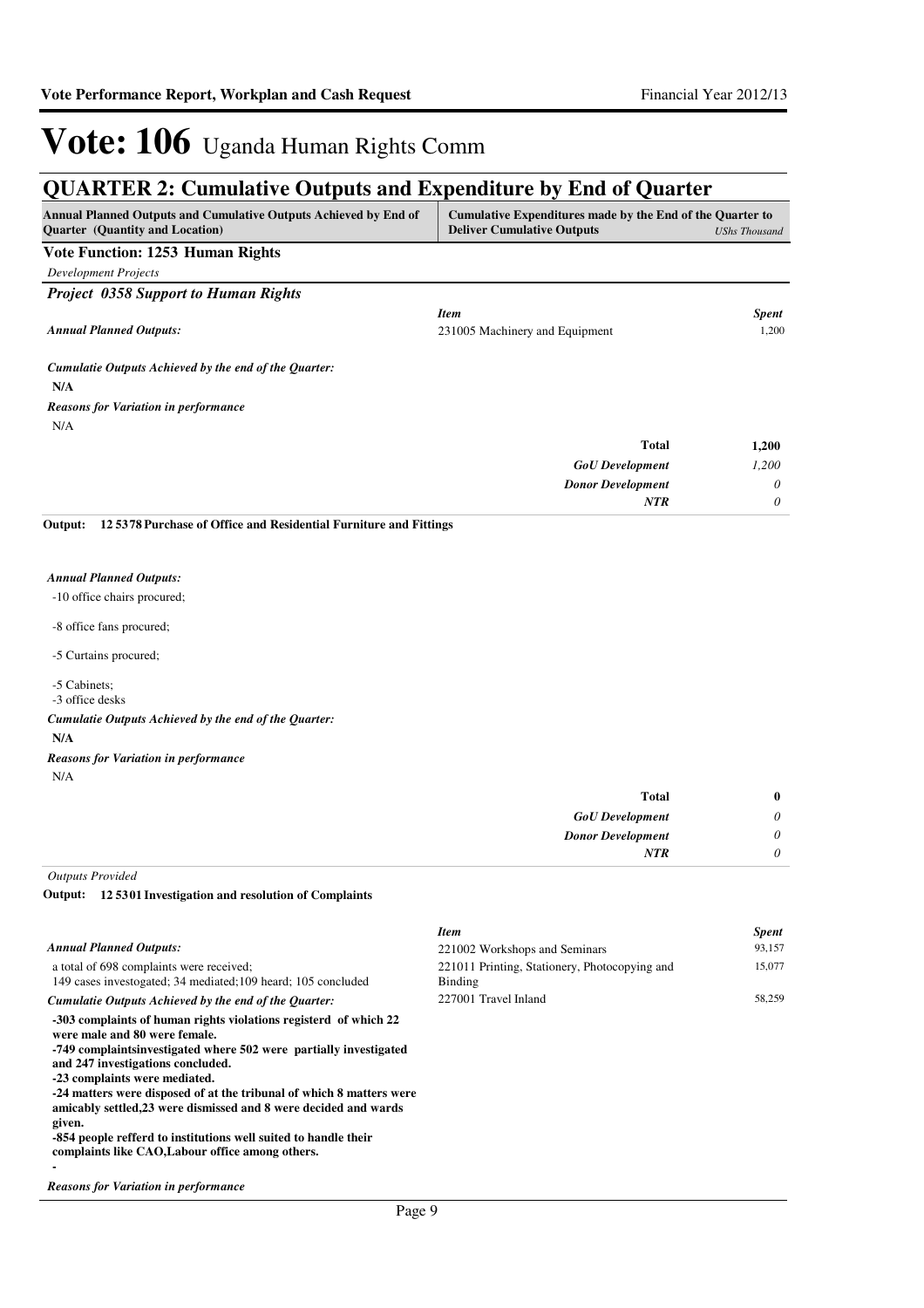57,327

*Item Spent* 221001 Advertising and Public Relations 66,684 221002 Workshops and Seminars 174,090

221011 Printing, Stationery, Photocopying and

# Vote: 106 Uganda Human Rights Comm

### **QUARTER 2: Cumulative Outputs and Expenditure by End of Quarter**

| <b>Annual Planned Outputs and Cumulative Outputs Achieved by End of</b> | Cumulative Expenditures made by the End of the Quarter to |               |
|-------------------------------------------------------------------------|-----------------------------------------------------------|---------------|
| <b>Ouarter</b> (Quantity and Location)                                  | <b>Deliver Cumulative Outputs</b>                         | UShs Thousand |

#### **Vote Function: 1253 Human Rights**

*Development Projects*

#### *Project 0358 Support to Human Rights*

There was a negative variance in the complaints registered basically because in the reporting period,most regions did not conduct radio talk shows,community sensitisations/barazas and mobile complaint handling exercise where people learn more about their rights and where to report in case of a violation.

-Few cases were mediated because complainants rarely use the ADR method to resolve their complaints.

-Few cases were disposed of at the tribunals because of lack of funds to travel to areas like Moroto and also still a problem of few commissioners.

| 166,493 | <b>Total</b>             |
|---------|--------------------------|
| 0       | <b>GoU</b> Development   |
| 166,493 | <b>Donor Development</b> |
| 0       | <b>NTR</b>               |
|         |                          |

Binding

#### *Annual Planned Outputs:*

1. One-day stakeholders' meeting to develop a country strategy paper for civic education

2. 680 spot messages aired out

3.33 radio talk shows

4.training of 200 SPCs

5.One "Issues magazine produced and 2,000 copies were printed.

#### *Cumulatie Outputs Achieved by the end of the Quarter:*

#### **-10 radio talkshows were conducted**

**12 5302 Human rights education Output:**

**-22 spot messages were aired -2 stakeholders meetings to discuss the partnership strategy and** 

**Client charter.**

**-8 barazas were held on theme like of International Human Rights Day where 874 males and 474 females were sensitized**

**-conducted 02 kraal outreaches (community barazas) in relation to the International Human Rights Day themes in the communities of Lolelia village in Kaabong and Lokokor village in Amudat where 72 males and 60 females were sensitized.**

**-No security agents trained**

**-No issues magazine produced**

#### *Reasons for Variation in performance*

Most regions planned to conduct radio talk shows however due to delayed disbursement of both DGF and JLOS funds. In addition the few radio talk shows that were aired were offered for free airtime.

-Most regions did not conduct community sensitisations due to late release of funds.

| 298,102 | <b>Total</b>             |
|---------|--------------------------|
|         | <b>GoU</b> Development   |
| 298,102 | <b>Donor Development</b> |
|         | NTR                      |

**Output: 12 5303 Monitoring compliance with human rights standards and treaties ratified by Uganda**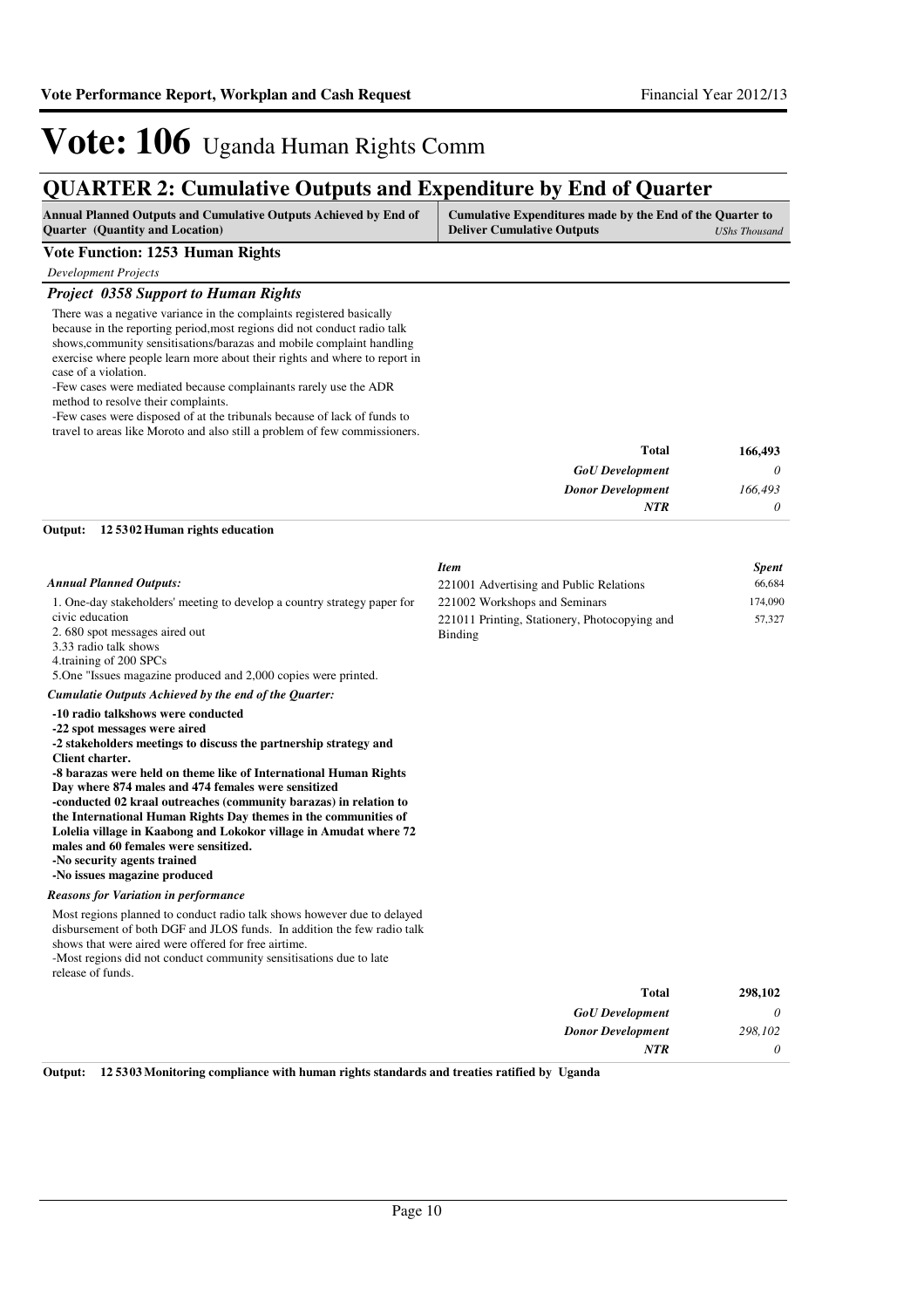*Item Spent*

# Vote: 106 Uganda Human Rights Comm

### **QUARTER 2: Cumulative Outputs and Expenditure by End of Quarter**

| <b>Annual Planned Outputs and Cumulative Outputs Achieved by End of</b> | Cumulative Expenditures made by the End of the Quarter to |               |
|-------------------------------------------------------------------------|-----------------------------------------------------------|---------------|
| <b>Ouarter</b> (Quantity and Location)                                  | <b>Deliver Cumulative Outputs</b>                         | UShs Thousand |

#### **Vote Function: 1253 Human Rights**

*Development Projects*

#### *Project 0358 Support to Human Rights*

#### *Annual Planned Outputs:*

| Annual Planned Outputs:                                                                                                                       | 221001 Advertising and Public Relations       | 2.643  |
|-----------------------------------------------------------------------------------------------------------------------------------------------|-----------------------------------------------|--------|
| 3 bills reviewed (HIV/AIDs bill, POMB; Mental Health bill)                                                                                    | 221002 Workshops and Seminars                 | 44,662 |
| 2. 292 detention facilities visted:                                                                                                           | 221011 Printing, Stationery, Photocopying and | 26,427 |
| 3. stakeholders' meeting on human rights and businesses                                                                                       | Binding                                       |        |
| 4. commemorated the International human rights day and constitutional                                                                         |                                               |        |
| day                                                                                                                                           |                                               |        |
| -5.                                                                                                                                           |                                               |        |
| Cumulatie Outputs Achieved by the end of the Ouarter:                                                                                         |                                               |        |
| 307 places of detention monitored of which 153 were police posts, 67<br>were police stations 75 were prisons 10 military places and 2 refugee |                                               |        |

**were police stations,75 were prisons ,10 military places and 2 refugee camps.**

**-2 Human Rights Dialogue between JLOS Institutions and Uganda Human rights Commission and then between some selected institutions to track progress of the reccomandations in the 11th,12th,13th and 14th annual report. -**

#### *Reasons for Variation in performance*

a positive variance of 15 places of detention inspected was attributed to increased funding from DGF. -

| 73,732   | <b>Total</b>             |
|----------|--------------------------|
| 0        | <b>GoU</b> Development   |
| 73,732   | <b>Donor Development</b> |
| $\theta$ | <b>NTR</b>               |
|          |                          |

#### **12 5304 Promotion of human rights based approach to development Output:**

#### *Annual Planned Outputs:*

Assess the progress of enjoyment of the right to health in Uganda; -Increased awareness of the public of the Rights Based Approach to Develipment;

-Increased awareness of the rights of Vulnerable persons

- strict Dhuman rights desks made functional

*Cumulatie Outputs Achieved by the end of the Quarter:*

#### **-In the aspect of right to health,109 health facilities were inspecteed of which 10 were hospitals,16 HCIV,60 HCIII and 23 HC11s -No Human rights based approach to development carried out**

*Reasons for Variation in performance*

No deviation

| $\bf{0}$ | <b>Total</b>             |
|----------|--------------------------|
| $\theta$ | <b>GoU</b> Development   |
| $\theta$ | <b>Donor Development</b> |
| 0        | <b>NTR</b>               |
|          |                          |

**Output: 12 5305 Administration and support services**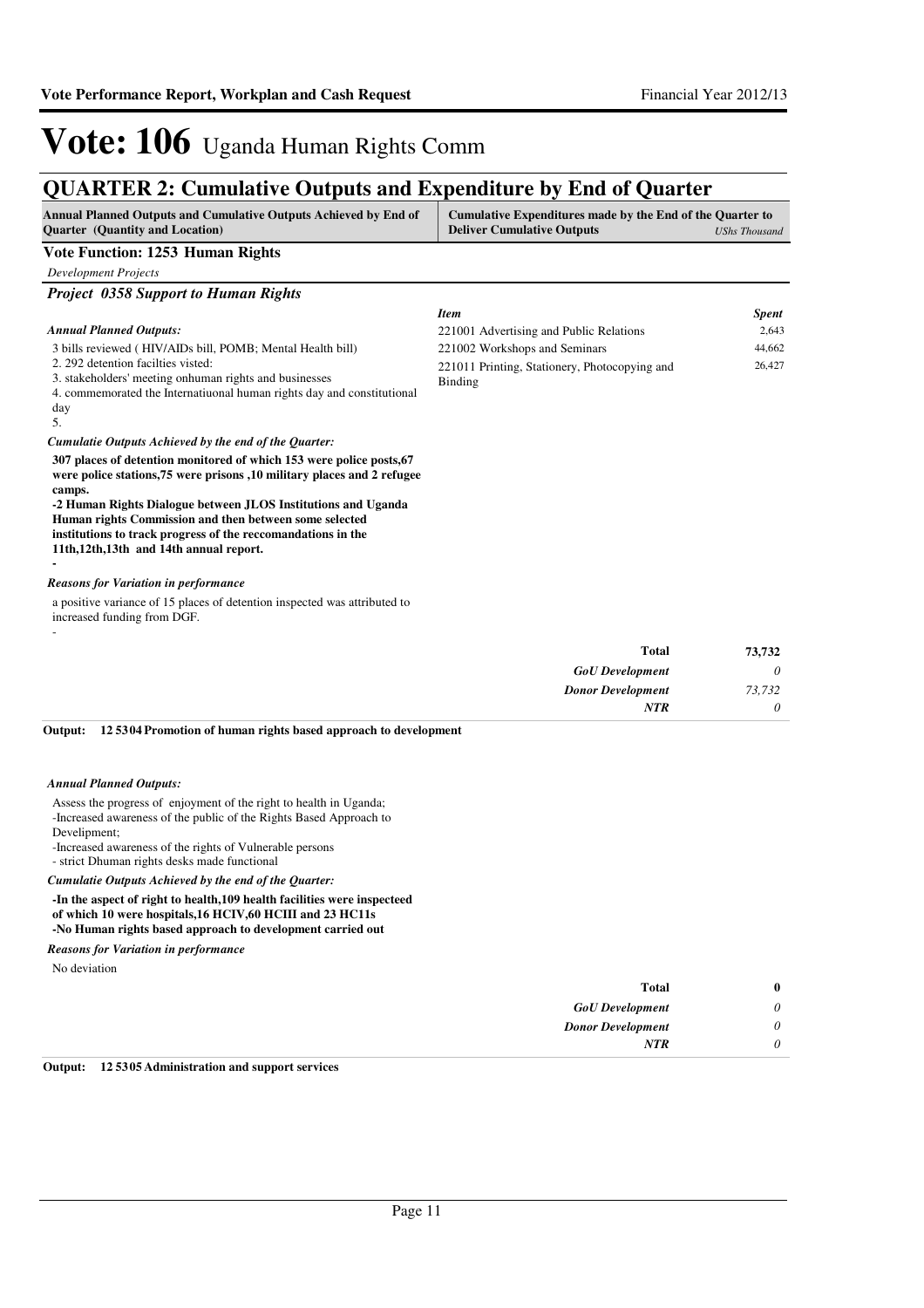### **QUARTER 2: Cumulative Outputs and Expenditure by End of Quarter**

| Annual Planned Outputs and Cumulative Outputs Achieved by End of<br><b>Ouarter</b> (Quantity and Location)                                                                                                                                                                                                                                                                            | Cumulative Expenditures made by the End of the Quarter to<br><b>Deliver Cumulative Outputs</b> | <b>UShs Thousand</b> |
|---------------------------------------------------------------------------------------------------------------------------------------------------------------------------------------------------------------------------------------------------------------------------------------------------------------------------------------------------------------------------------------|------------------------------------------------------------------------------------------------|----------------------|
| <b>Vote Function: 1253 Human Rights</b>                                                                                                                                                                                                                                                                                                                                               |                                                                                                |                      |
| <b>Development Projects</b>                                                                                                                                                                                                                                                                                                                                                           |                                                                                                |                      |
| <b>Project 0358 Support to Human Rights</b>                                                                                                                                                                                                                                                                                                                                           |                                                                                                |                      |
|                                                                                                                                                                                                                                                                                                                                                                                       | <b>Item</b>                                                                                    | <b>Spent</b>         |
| <b>Annual Planned Outputs:</b>                                                                                                                                                                                                                                                                                                                                                        | 211103 Allowances                                                                              | 41,315               |
| 17 experts recruited and deployed for the PBP;<br>6 contract staff recruited;<br>25 staff inducted:<br>13 positions filled;<br>39 volunteer appointments renewed;<br>10 staff confirmed;<br>57 HROs trained:<br>25 volunteers trained;<br>Needs assesment exercise carried out in 3 regions;<br>all staff salaries and allowances paid<br>goods and services procured and maintained. |                                                                                                |                      |
| Cumulatie Outputs Achieved by the end of the Quarter:                                                                                                                                                                                                                                                                                                                                 |                                                                                                |                      |
| -5 Substantive Staff [1 HR manager, 2 HROs & 2 Drivers] Recruited<br>- 8 Volunteer recruited and Placed<br>-34 staff contracts renewed<br>-5 Acting Appointments Regularized<br>-5 staff confirmed into UHRC Service                                                                                                                                                                  |                                                                                                |                      |
| <b>Reasons for Variation in performance</b>                                                                                                                                                                                                                                                                                                                                           |                                                                                                |                      |
| -A negative variation in the recriutments of volunteers was due to High<br>turnover hence lack of funds to recruit them on substantive basis<br>-a negative variance of 5 confirmations was due to delayed completion of<br>performance reports.                                                                                                                                      |                                                                                                |                      |
|                                                                                                                                                                                                                                                                                                                                                                                       | <b>Total</b>                                                                                   | 41,315               |
|                                                                                                                                                                                                                                                                                                                                                                                       | <b>GoU</b> Development                                                                         | 0                    |
|                                                                                                                                                                                                                                                                                                                                                                                       | <b>Donor Development</b>                                                                       | 41.315               |
|                                                                                                                                                                                                                                                                                                                                                                                       | <b>NTR</b>                                                                                     | 0                    |

|                                | Item                 | <b>Spent</b> |
|--------------------------------|----------------------|--------------|
| <b>Annual Planned Outputs:</b> | 227001 Travel Inland | 7.976        |
|                                |                      |              |

-Visit transit camps; *Cumulatie Outputs Achieved by the end of the Quarter:*

**N/A**

N/A *Reasons for Variation in performance*

| <b>Total</b>              | 7,976     |
|---------------------------|-----------|
| <b>GoU</b> Development    | $\theta$  |
| <b>Donor Development</b>  | 7,976     |
| <b>NTR</b>                | $\theta$  |
| <b>GRAND TOTAL</b>        | 3,762,386 |
| <b>Wage Recurrent</b>     | 928,232   |
| <b>Non Wage Recurrent</b> | 2,245,336 |
| <b>GoU</b> Development    | 1,200     |
| <b>Donor Development</b>  | 587,617   |
| NTR                       | 0         |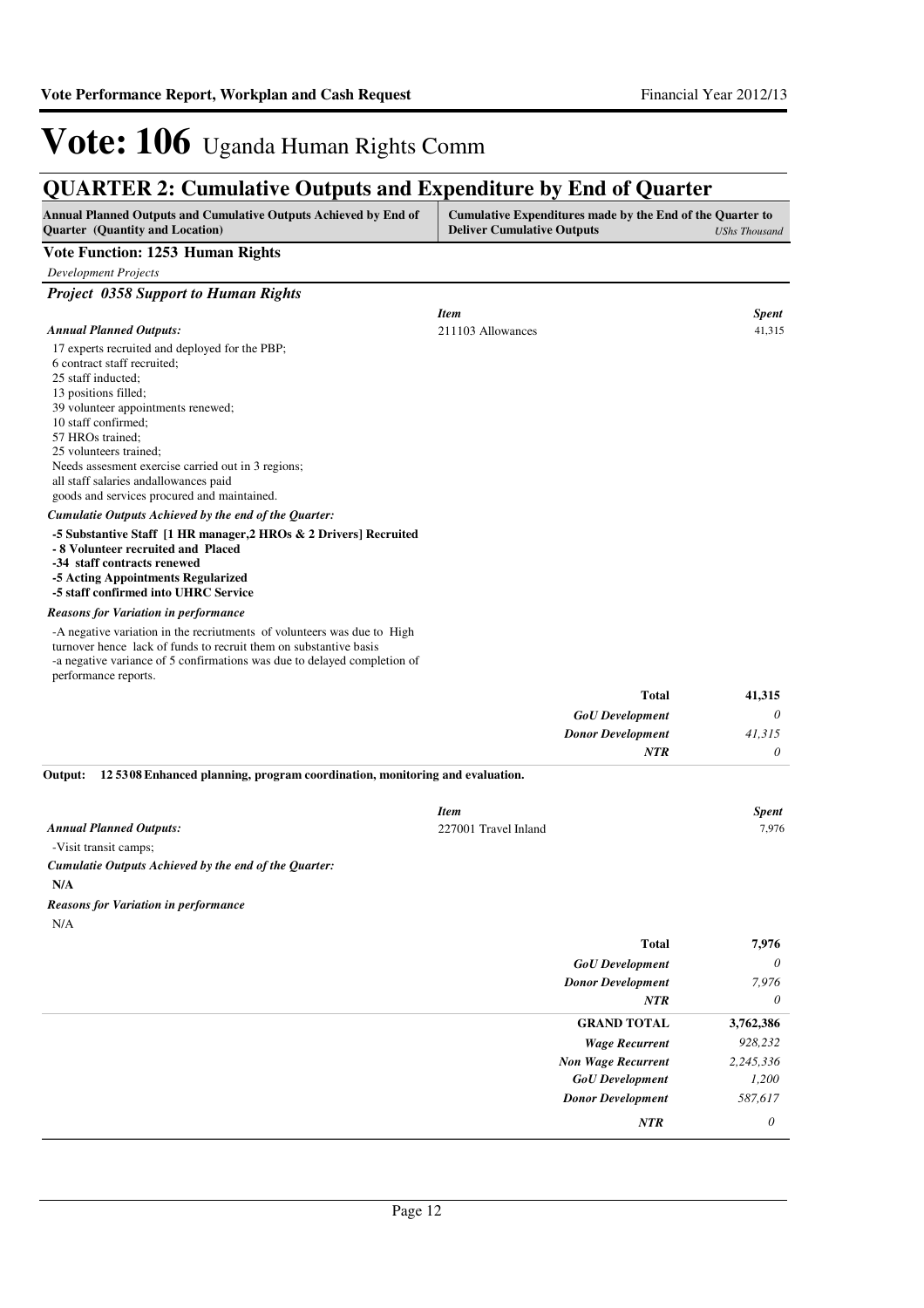### **QUARTER 2: Outputs and Expenditure in Quarter**

| <b>Planned and Actual Outputs in Quarter</b>                                         | <b>Expenditures incurred in the Quarter to deliver outputs</b>           |                      |
|--------------------------------------------------------------------------------------|--------------------------------------------------------------------------|----------------------|
| (Quantity and Location)                                                              |                                                                          | <b>UShs Thousand</b> |
| <b>Vote Function: 1253 Human Rights</b>                                              |                                                                          |                      |
| <b>Recurrent Programmes</b>                                                          |                                                                          |                      |
| <b>Programme 01 Statutory</b>                                                        |                                                                          |                      |
| <b>Outputs Provided</b>                                                              |                                                                          |                      |
| Output: 12 5302 Human rights education                                               |                                                                          |                      |
|                                                                                      |                                                                          |                      |
|                                                                                      | <b>Item</b>                                                              | <b>Spent</b>         |
| <b>Outputs Planned in Quarter:</b>                                                   | 221007 Books, Periodicals and Newspapers                                 | 2,733                |
| N/A                                                                                  | 221017 Subscriptions                                                     | 4,970                |
| <b>Actual Outputs Achieved in Quarter:</b>                                           | 227001 Travel Inland                                                     | 1,045                |
| n/a                                                                                  |                                                                          |                      |
| <b>Reasons for Variation in performance</b>                                          |                                                                          |                      |
| n/a                                                                                  |                                                                          |                      |
|                                                                                      | <b>Total</b>                                                             | 8,748                |
|                                                                                      | <b>Wage Recurrent</b>                                                    | 0                    |
|                                                                                      | <b>Non Wage Recurrent</b>                                                | 8,748                |
|                                                                                      | <b>NTR</b>                                                               | 0                    |
| Output:<br>125305 Administration and support services                                |                                                                          |                      |
|                                                                                      | <b>Item</b>                                                              | <b>Spent</b>         |
| <b>Outputs Planned in Quarter:</b>                                                   | 211103 Allowances                                                        | 344,099              |
| -To enhance the human resource capacity,                                             | 211104 Statutory salaries                                                | 545,682              |
| -Pay all monthly staff costs,                                                        | 212101 Social Security Contributions (NSSF)                              | 54,884               |
| -Carry out human resource development,<br>Procure goods and services for operations, | 213001 Medical Expenses(To Employees)                                    | 39,488               |
| -Develop an effective ICT system at head office                                      | 213002 Incapacity, death benefits and funeral                            | 375                  |
| -Enhance the Commission's corporate image                                            | expenses                                                                 |                      |
| -Enhance the commission's outreach services,                                         | 213004 Gratuity Payments                                                 | 321,353<br>22,832    |
| <b>Actual Outputs Achieved in Quarter:</b>                                           | 221001 Advertising and Public Relations<br>221002 Workshops and Seminars | 53,047               |
| all monthly staff costs piad                                                         | 221003 Staff Training                                                    | 10,852               |
| goods and services for operations Procured                                           | 221004 Recruitment Expenses                                              | 4,612                |
| <b>Reasons for Variation in performance</b>                                          | 221007 Books, Periodicals and Newspapers                                 | 13,611               |
| n/a                                                                                  | 221008 Computer Supplies and IT Services                                 | 1,470                |
|                                                                                      | 221009 Welfare and Entertainment                                         | 5,920                |
|                                                                                      | 221011 Printing, Stationery, Photocopying and                            | 34,984               |
|                                                                                      | Binding                                                                  |                      |
|                                                                                      | 221012 Small Office Equipment                                            | 465                  |
|                                                                                      | 221017 Subscriptions                                                     | 16,500               |
|                                                                                      | 222001 Telecommunications                                                | 18,450               |
|                                                                                      | 222002 Postage and Courier                                               | 2,584                |
|                                                                                      | 222003 Information and Communications<br>Technology                      | 22,097               |
|                                                                                      | 223002 Rates                                                             | 57,000               |
|                                                                                      | 223004 Guard and Security services                                       | 24,087               |
|                                                                                      | 223005 Electricity                                                       | 8,735                |
|                                                                                      | 223006 Water                                                             | 3,695                |
|                                                                                      | 224002 General Supply of Goods and Services                              | 11,343               |
|                                                                                      | 227001 Travel Inland                                                     | 88,318               |
|                                                                                      | 227002 Travel Abroad                                                     | 47,530               |

227004 Fuel, Lubricants and Oils 60,920 228001 Maintenance - Civil 5,040 228002 Maintenance - Vehicles 69,950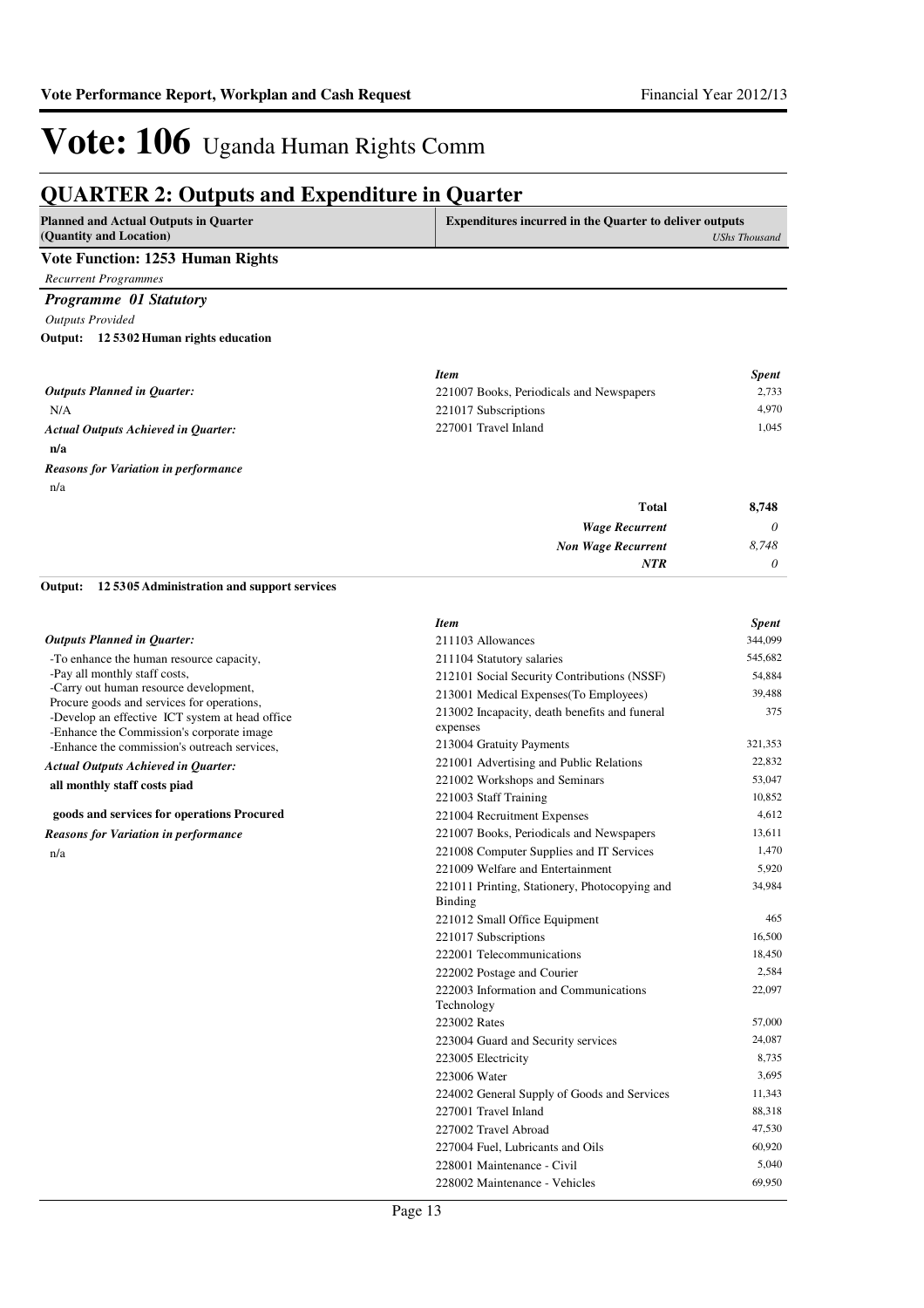### **QUARTER 2: Outputs and Expenditure in Quarter**

| <b>Planned and Actual Outputs in Quarter</b><br>(Quantity and Location)    | Expenditures incurred in the Quarter to deliver outputs  | <b>UShs Thousand</b> |
|----------------------------------------------------------------------------|----------------------------------------------------------|----------------------|
| <b>Vote Function: 1253 Human Rights</b>                                    |                                                          |                      |
| <b>Recurrent Programmes</b>                                                |                                                          |                      |
| Programme 01 Statutory                                                     |                                                          |                      |
|                                                                            | 228003 Maintenance Machinery, Equipment and<br>Furniture | 12,327               |
|                                                                            | <b>Total</b>                                             | 1,902,248            |
|                                                                            | <b>Wage Recurrent</b>                                    | 545,682              |
|                                                                            | <b>Non Wage Recurrent</b>                                | 1,356,566            |
|                                                                            | <b>NTR</b>                                               | 0                    |
| <b>Development Projects</b>                                                |                                                          |                      |
| <b>Project 0358 Support to Human Rights</b>                                |                                                          |                      |
| <b>Capital Purchases</b>                                                   |                                                          |                      |
| Output: 12 5375 Purchase of Motor Vehicles and Other Transport Equipment   |                                                          |                      |
| <b>Outputs Planned in Quarter:</b>                                         |                                                          |                      |
| 2 motor vehicles procured                                                  |                                                          |                      |
| <b>Actual Outputs Achieved in Quarter:</b>                                 |                                                          |                      |
| N/A                                                                        |                                                          |                      |
| <b>Reasons for Variation in performance</b>                                |                                                          |                      |
| N/A                                                                        |                                                          |                      |
|                                                                            | <b>Total</b>                                             | $\bf{0}$             |
|                                                                            | <b>GoU</b> Development                                   | 0                    |
|                                                                            | <b>Donor Development</b>                                 | 0                    |
|                                                                            | <b>NTR</b>                                               | 0                    |
| Output:<br>125376 Purchase of Office and ICT Equipment, including Software |                                                          |                      |
| <b>Outputs Planned in Quarter:</b>                                         |                                                          |                      |
| N/A                                                                        |                                                          |                      |
| <b>Actual Outputs Achieved in Quarter:</b>                                 |                                                          |                      |
| N/A                                                                        |                                                          |                      |
| <b>Reasons for Variation in performance</b>                                |                                                          |                      |
| N/A                                                                        |                                                          |                      |

| $\bf{0}$ | <b>Total</b>             |
|----------|--------------------------|
| 0        | <b>GoU</b> Development   |
| 0        | <b>Donor Development</b> |
|          | <b>NTR</b>               |
|          |                          |

#### **12 5377 Purchase of Specialised Machinery & Equipment Output:**

|                                                                                                                   | <b>Item</b>                    |              | <b>Spent</b> |
|-------------------------------------------------------------------------------------------------------------------|--------------------------------|--------------|--------------|
| <b>Outputs Planned in Quarter:</b>                                                                                | 231005 Machinery and Equipment |              | 1.200        |
| Purchase court recording equipments.<br>-Purchase one Engraving machine;<br>-Purchase one photocopier for masaka. |                                |              |              |
| <b>Actual Outputs Achieved in Quarter:</b>                                                                        |                                |              |              |
| N/A                                                                                                               |                                |              |              |
| <b>Reasons for Variation in performance</b>                                                                       |                                |              |              |
| N/A                                                                                                               |                                |              |              |
|                                                                                                                   |                                | <b>Total</b> | 1.200        |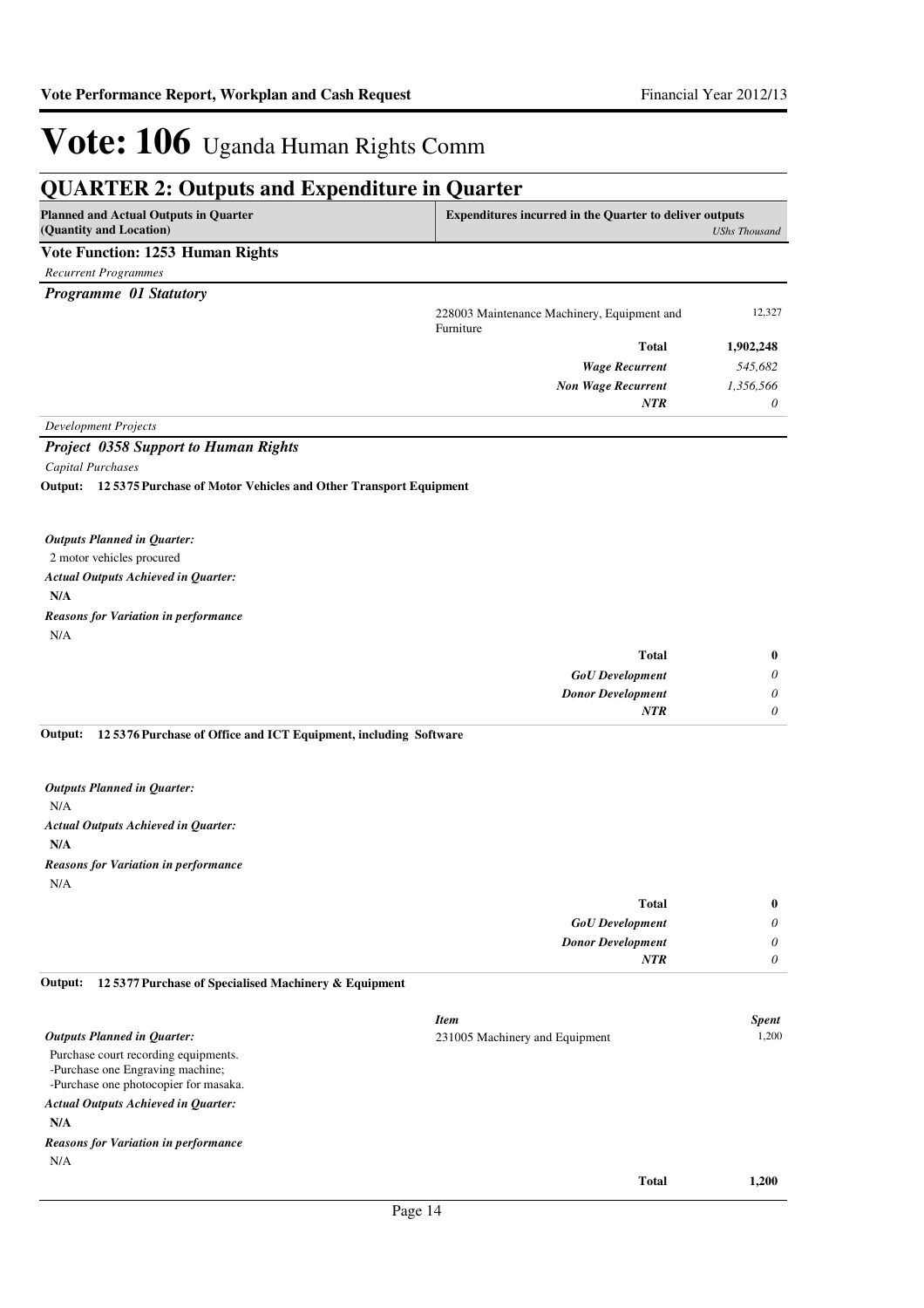*0*

## Vote: 106 Uganda Human Rights Comm

## **QUARTER 2: Outputs and Expenditure in Quarter**

| <b>Planned and Actual Outputs in Quarter</b><br>(Quantity and Location) | <b>Expenditures incurred in the Quarter to deliver outputs</b><br>UShs Thousand |       |
|-------------------------------------------------------------------------|---------------------------------------------------------------------------------|-------|
| Vote Function: 1253 Human Rights                                        |                                                                                 |       |
| Development Projects                                                    |                                                                                 |       |
| <b>Project 0358 Support to Human Rights</b>                             |                                                                                 |       |
|                                                                         | <b>GoU</b> Development                                                          | 1.200 |

| .200 | <b>GoU</b> Development   |
|------|--------------------------|
|      | <b>Donor Development</b> |
|      | NTR                      |
|      |                          |

**12 5378 Purchase of Office and Residential Furniture and Fittings Output:**

N/A **N/AN/** *Actual Outputs Achieved in Quarter: Outputs Planned in Quarter:* N/A *Reasons for Variation in performance*

| $\bf{0}$ | Total                    |
|----------|--------------------------|
| 0        | <b>GoU</b> Development   |
| 0        | <b>Donor Development</b> |
| 0        | <b>NTR</b>               |
|          |                          |

*Outputs Provided*

#### **12 5301 Investigation and resolution of Complaints Output:**

|                                                                                                | <b>Item</b>                                   | <b>Spent</b> |
|------------------------------------------------------------------------------------------------|-----------------------------------------------|--------------|
| <b>Outputs Planned in Quarter:</b>                                                             | 221002 Workshops and Seminars                 | 93,157       |
| -Receive 370 human rights commission in Jinja, Soroti, Moroto, Arua,                           | 221011 Printing, Stationery, Photocopying and | 15,077       |
| Mbarara, Fort Potal, Gulu and Soroti                                                           | Binding                                       |              |
| -Investigate 175 cases in Jinja, Soroti, Moroto, Arua, Mbarara, Fort<br>Potal, Gulu and Soroti | 227001 Travel Inland                          | 58,259       |
| -Mediate 55 cases in Jinja, Soroti, Moroto, Arua, Mbarara, Fort Potal, Gulu                    |                                               |              |
| and Soroti                                                                                     |                                               |              |
| in Jinja, Soroti, Moroto, Arua, Mbarara, Fort Potal, Gulu and Soroti                           |                                               |              |
| -Hear through 109 cases through tribunals in Jinja, Soroti, Moroto, Arua,                      |                                               |              |
| Mbarara, Fort Potal, Gulu and Soroti                                                           |                                               |              |
| -Conduct 3 mobile complaints in Buliisa, Masindi, Hima                                         |                                               |              |
| -Refer a total of 105 complaints;                                                              |                                               |              |
| -Hold a total of 25 tribunals in all the regions;                                              |                                               |              |
| -Conclude a total of 76 cases;                                                                 |                                               |              |
| -Monitor the complaints handling process in all the regions;                                   |                                               |              |
| -Follow up referrals with JLOS and other institutions;                                         |                                               |              |
| -Follow up compensation awards with the responsible ministry                                   |                                               |              |
| Actual Outputs Achieved in Quarter:                                                            |                                               |              |
| -125 human rights violations were registered where 94 were males                               |                                               |              |
| and 31 were females in Jinja, Soroti, Moroto, Arua, Mbarara, Fort                              |                                               |              |
| Potal, Gulu and Soroti and Masaka regional offices                                             |                                               |              |
| -420 complaints were investigated where 131 were fully investigated                            |                                               |              |
| and 289 were partially investigated.                                                           |                                               |              |
| -15 cases were mediated                                                                        |                                               |              |
| -379 people were refferd/given advice to places well suited to handle                          |                                               |              |
| their complaints.                                                                              |                                               |              |
| -652 complaints are at the tribunal level.                                                     |                                               |              |
| Of which 17 matters were disposed of, of which 1 matter was                                    |                                               |              |
| amicably settled, 12 dismissed and 4 for which awards were made.                               |                                               |              |
| -no mobile complaint mechanisms carried out.                                                   |                                               |              |
|                                                                                                |                                               |              |
| <b>Reasons for Variation in performance</b>                                                    |                                               |              |
| There was a negative variance in the complaints registered basically                           |                                               |              |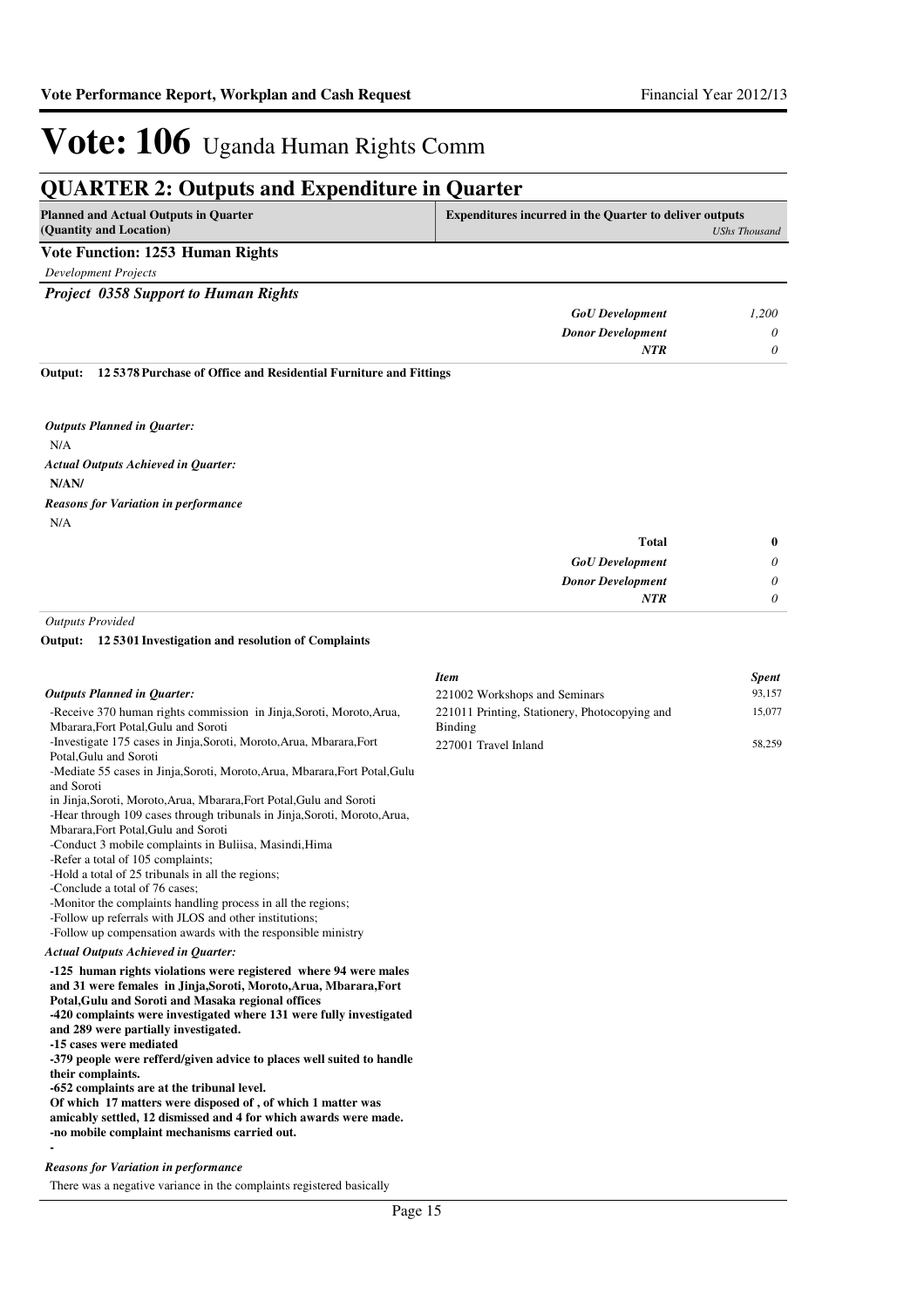### **QUARTER 2: Outputs and Expenditure in Quarter**

| <b>Planned and Actual Outputs in Quarter</b><br>(Quantity and Location)                                                                                                                                                                                                                                                                                                                                                                                                                                                                                            | <b>Expenditures incurred in the Quarter to deliver outputs</b><br><b>UShs Thousand</b> |              |
|--------------------------------------------------------------------------------------------------------------------------------------------------------------------------------------------------------------------------------------------------------------------------------------------------------------------------------------------------------------------------------------------------------------------------------------------------------------------------------------------------------------------------------------------------------------------|----------------------------------------------------------------------------------------|--------------|
| <b>Vote Function: 1253 Human Rights</b>                                                                                                                                                                                                                                                                                                                                                                                                                                                                                                                            |                                                                                        |              |
| Development Projects                                                                                                                                                                                                                                                                                                                                                                                                                                                                                                                                               |                                                                                        |              |
| <b>Project 0358 Support to Human Rights</b>                                                                                                                                                                                                                                                                                                                                                                                                                                                                                                                        |                                                                                        |              |
| because in the reporting period, most regions did not conduct radio talk<br>shows, community sensitisations/barazas and mobile complaint handling<br>exercise where people learn more about their rights and where to report in<br>case of a violation.<br>-Few cases were mediated because complainants rarely use the ADR<br>method to resolve their complaints.<br>-Few cases were disposed of at the tribunals because of lack of funds to<br>travel to areas like Moroto and also still a problem of few commissioners.                                       |                                                                                        |              |
|                                                                                                                                                                                                                                                                                                                                                                                                                                                                                                                                                                    | Total                                                                                  | 166,493      |
|                                                                                                                                                                                                                                                                                                                                                                                                                                                                                                                                                                    | <b>GoU</b> Development                                                                 | 0            |
|                                                                                                                                                                                                                                                                                                                                                                                                                                                                                                                                                                    | <b>Donor Development</b>                                                               | 166,493      |
|                                                                                                                                                                                                                                                                                                                                                                                                                                                                                                                                                                    | <b>NTR</b>                                                                             | 0            |
| Output:<br>12 5302 Human rights education                                                                                                                                                                                                                                                                                                                                                                                                                                                                                                                          |                                                                                        |              |
|                                                                                                                                                                                                                                                                                                                                                                                                                                                                                                                                                                    | <b>Item</b>                                                                            | <b>Spent</b> |
| <b>Outputs Planned in Quarter:</b>                                                                                                                                                                                                                                                                                                                                                                                                                                                                                                                                 | 221001 Advertising and Public Relations                                                | 66,684       |
| -Sensitise a total of 500 SPCs in the districts of Amuria and Iganga                                                                                                                                                                                                                                                                                                                                                                                                                                                                                               | 221002 Workshops and Seminars                                                          | 174,090      |
| -15 Radio and Tv talkshows;<br>-Essential books procured for<br>-Produce and diseminate UHRC publications;<br>-Media briefs and meetings held;<br>Training of Prison officers;<br>-Commemoration of the Constitution day 2010;<br>-Inspect 4 business enterprises in the districts of Kampala and Wakiso to<br>establish the level of respect for human rights;<br>-Monitor Human rights desks and give support to VAGS;                                                                                                                                           | 221011 Printing, Stationery, Photocopying and<br>Binding                               | 57,327       |
| -Air 1,000 spot messages on human rights                                                                                                                                                                                                                                                                                                                                                                                                                                                                                                                           |                                                                                        |              |
| <b>Actual Outputs Achieved in Quarter:</b>                                                                                                                                                                                                                                                                                                                                                                                                                                                                                                                         |                                                                                        |              |
| -22 spot messages were aired<br>-8 radio talk shows were aired on Soroti and Moroto<br>-2 stakeholders meetings to discuss the partnership strategy and<br><b>Client charter</b><br>- 8 barazas were held on theme like of International Human Rights<br>Day where 874 males and 474 females were sensitized<br>-conducted 02 kraal outreaches (community barazas) in relation to<br>the International Human Rights Day themes in the communities of<br>Lolelia village in Kaabong and Lokokor village in Amudat where 72<br>males and 60 females were sensitized. |                                                                                        |              |
| <b>Reasons for Variation in performance</b>                                                                                                                                                                                                                                                                                                                                                                                                                                                                                                                        |                                                                                        |              |
| Most regions planned to conduct radio talk shows however due to delayed<br>disbursement of both DGF and JLOS funds. In addition the few radio talk<br>shows that were aired were offered for free airtime.<br>-Most regions did not conduct community sensitisations due to late<br>release of funds.                                                                                                                                                                                                                                                              |                                                                                        |              |
|                                                                                                                                                                                                                                                                                                                                                                                                                                                                                                                                                                    | <b>Total</b>                                                                           | 298,102      |
|                                                                                                                                                                                                                                                                                                                                                                                                                                                                                                                                                                    | <b>GoU</b> Development                                                                 | 0            |
|                                                                                                                                                                                                                                                                                                                                                                                                                                                                                                                                                                    | <b>Donor Development</b><br><b>NTR</b>                                                 | 298,102<br>0 |

**Output: 12 5303 Monitoring compliance with human rights standards and treaties ratified by Uganda**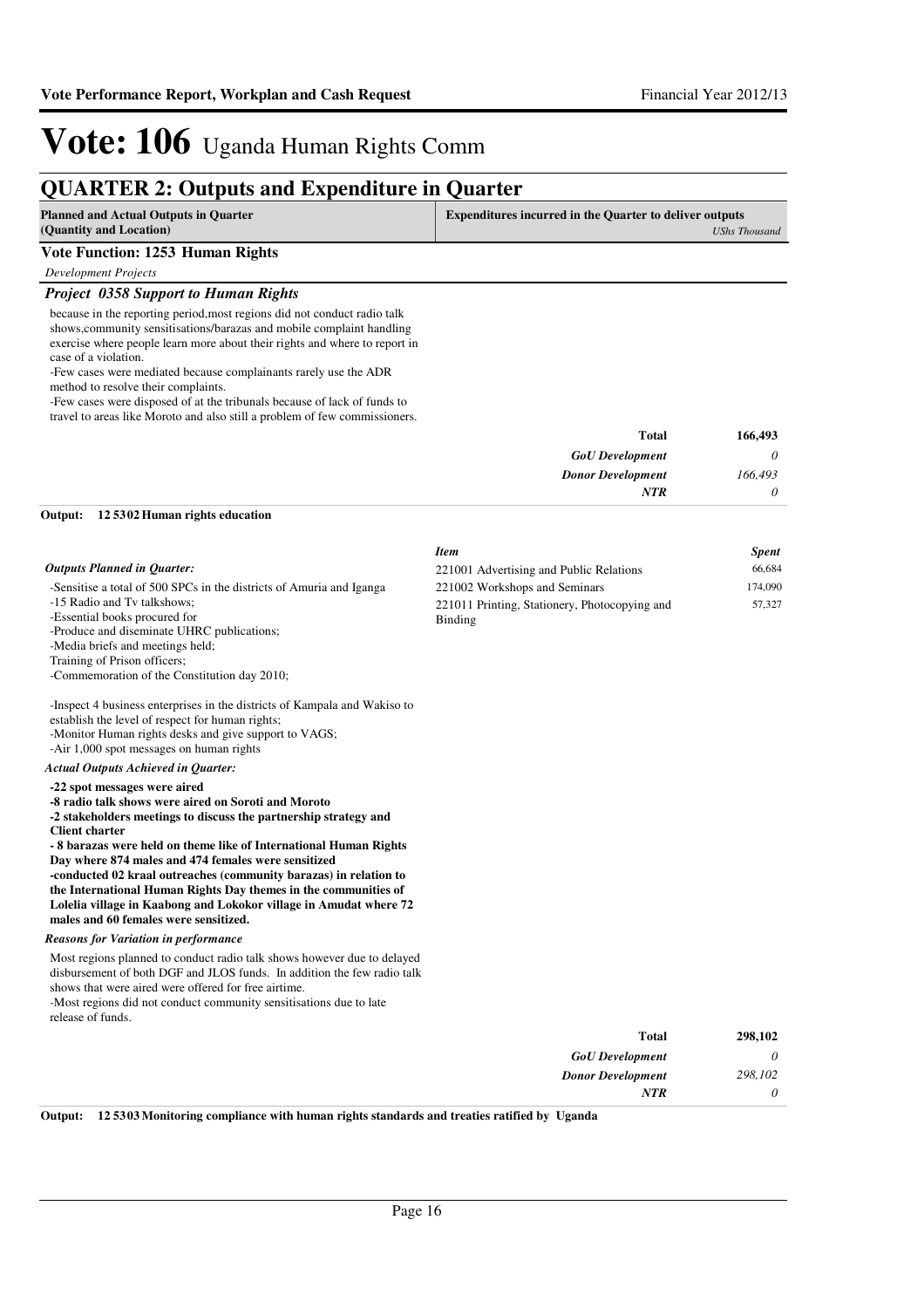### **QUARTER 2: Outputs and Expenditure in Quarter**

| <b>Planned and Actual Outputs in Quarter</b><br>(Quantity and Location)                                                                                                                                                                                                                                                                                                                                   | <b>Expenditures incurred in the Quarter to deliver outputs</b><br><b>UShs Thousand</b> |                    |
|-----------------------------------------------------------------------------------------------------------------------------------------------------------------------------------------------------------------------------------------------------------------------------------------------------------------------------------------------------------------------------------------------------------|----------------------------------------------------------------------------------------|--------------------|
| <b>Vote Function: 1253 Human Rights</b>                                                                                                                                                                                                                                                                                                                                                                   |                                                                                        |                    |
| <b>Development Projects</b>                                                                                                                                                                                                                                                                                                                                                                               |                                                                                        |                    |
| <b>Project 0358 Support to Human Rights</b>                                                                                                                                                                                                                                                                                                                                                               |                                                                                        |                    |
|                                                                                                                                                                                                                                                                                                                                                                                                           | <b>Item</b>                                                                            | <b>Spent</b>       |
| <b>Outputs Planned in Quarter:</b>                                                                                                                                                                                                                                                                                                                                                                        | 221001 Advertising and Public Relations                                                | 2,643              |
| -Monitor 115 detention places nation wide;                                                                                                                                                                                                                                                                                                                                                                | 221002 Workshops and Seminars                                                          | 44,662             |
| -Review bills before Parliament;                                                                                                                                                                                                                                                                                                                                                                          | 221011 Printing, Stationery, Photocopying and                                          | 26,427             |
| -Review bills to ensure that they comply with International treatioes and<br>and human rights standards;                                                                                                                                                                                                                                                                                                  | Binding                                                                                |                    |
| -Develop, discuss and launch the National Action Plan                                                                                                                                                                                                                                                                                                                                                     |                                                                                        |                    |
| on Human Rights;                                                                                                                                                                                                                                                                                                                                                                                          |                                                                                        |                    |
| -Creation of awareness on early warning mechanism;                                                                                                                                                                                                                                                                                                                                                        |                                                                                        |                    |
| -Consultative and strategic meetings, worksops to discuss and pass the<br>Torture bill.                                                                                                                                                                                                                                                                                                                   |                                                                                        |                    |
| -Publicise the Torture Bill                                                                                                                                                                                                                                                                                                                                                                               |                                                                                        |                    |
| -Monitor the 2010 elections;                                                                                                                                                                                                                                                                                                                                                                              |                                                                                        |                    |
| -Assesment of Uganda's reporting obligations under CEDAW and ICCPR                                                                                                                                                                                                                                                                                                                                        |                                                                                        |                    |
| <b>Actual Outputs Achieved in Quarter:</b>                                                                                                                                                                                                                                                                                                                                                                |                                                                                        |                    |
| -241 places of detention moniotred where 122 were police posts, 53<br>were police stations, 54 were prisons, 10 were militarry places and 2<br>were refugee camps.<br>-2 Human Rights Dialogue between JLOS Institutions and Uganda<br>Human rights Commission and then between some selected<br>institutions to track progress of the reccomandations in the<br>11th, 12th, 13th and 14th annual report. |                                                                                        |                    |
|                                                                                                                                                                                                                                                                                                                                                                                                           |                                                                                        |                    |
|                                                                                                                                                                                                                                                                                                                                                                                                           |                                                                                        |                    |
| <b>Reasons for Variation in performance</b>                                                                                                                                                                                                                                                                                                                                                               |                                                                                        |                    |
| a positive variance of 15 places of detention inspected was attributed to<br>increased funding from DGF.                                                                                                                                                                                                                                                                                                  |                                                                                        |                    |
|                                                                                                                                                                                                                                                                                                                                                                                                           | <b>Total</b>                                                                           | 73,732             |
|                                                                                                                                                                                                                                                                                                                                                                                                           |                                                                                        |                    |
|                                                                                                                                                                                                                                                                                                                                                                                                           | <b>GoU</b> Development                                                                 | 0                  |
|                                                                                                                                                                                                                                                                                                                                                                                                           | <b>Donor Development</b><br><b>NTR</b>                                                 | 73,732<br>$\theta$ |
|                                                                                                                                                                                                                                                                                                                                                                                                           |                                                                                        |                    |
| Output:<br>125304 Promotion of human rights based approach to development<br><b>Outputs Planned in Quarter:</b>                                                                                                                                                                                                                                                                                           |                                                                                        |                    |

Asses progress in the enjoyment of the right to health in Uganda; -Increased awareness of the public of the Rights Based Approach to Develipment;

-Increased awareness of the rights of Vulnerable persons

*Actual Outputs Achieved in Quarter:*

#### **-In the aspect of right to health,109 health facilities were inspecteed of which 10 were hospitals,16 HCIV,60 HCIII and 23 HC11s -**

#### *Reasons for Variation in performance*

No deviation

| $\bf{0}$ | <b>Total</b>             |
|----------|--------------------------|
| 0        | <b>GoU</b> Development   |
| 0        | <b>Donor Development</b> |
| 0        | <b>NTR</b>               |
|          |                          |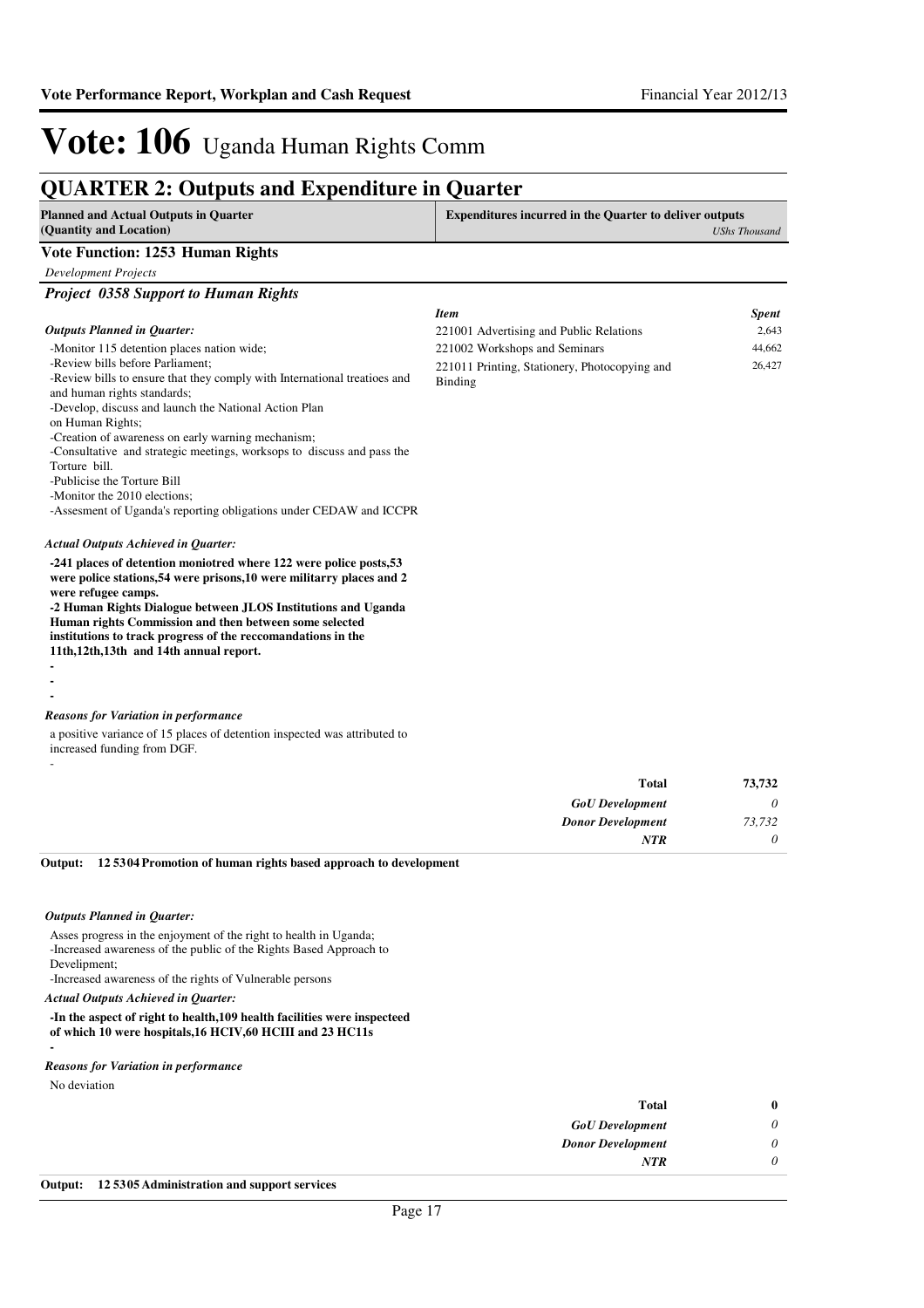#### **QUARTER 2: Outputs and Expenditure in Quarter Planned and Actual Outputs in Quarter (Quantity and Location) Expenditures incurred in the Quarter to deliver outputs**  *UShs Thousand* **Vote Function: 1253 Human Rights** *Development Projects Project 0358 Support to Human Rights* Volunteer allowances paid; -Goods and services procured; -Monthly Telecommunications charges paid; -Monthly Electricity bills paid; - Monthly Water bills Paid; -Equipment and machinery maintained **-all volunteer allowances paid -all equipment and machinery maintained -1 Volunteers- recruited and Placed -17 staff contracts renewed [3 on a two year and 14 on Five year ] -5 Substantive Staff [1 HR manager,2 HROs & 2 Drivers] Recruited. -1 volunteer Appointment made -5 Acting Appointments Regularized -5 staff confirmed into UHRC Service** *GoU Development Donor Development* **Total** *0 41,315 0* **41,315** *Actual Outputs Achieved in Quarter: Outputs Planned in Quarter: NTR* -A negative variation in the recriutments of volunteers was due to High turnover hence lack of funds to recruit them on substantive basis -a negative variance of 5 confirmations was due to delayed completion of performance reports. *Reasons for Variation in performance Item Spent* 211103 Allowances 41,315 Monitoring the returning process. Human Rights violations are registered, mediated and resolved. Human rights are helped to perform their duties. **N/A 12 5308 Enhanced planning, program coordination, monitoring and evaluation. Output:** *GoU Development* **Total** *0* **7,976** *Actual Outputs Achieved in Quarter: Outputs Planned in Quarter:* N/A *Reasons for Variation in performance Item Spent* 227001 Travel Inland 7,976

| <b>GoU</b> Development    | $\theta$  |
|---------------------------|-----------|
| <b>Donor Development</b>  | 7,976     |
| <b>NTR</b>                | $\theta$  |
| <b>GRAND TOTAL</b>        | 2,499,813 |
| <b>Wage Recurrent</b>     | 545,682   |
| <b>Non Wage Recurrent</b> | 1,365,313 |
| <b>GoU</b> Development    | 1,200     |
| <b>Donor Development</b>  | 587,617   |
| <b>NTR</b>                | 0         |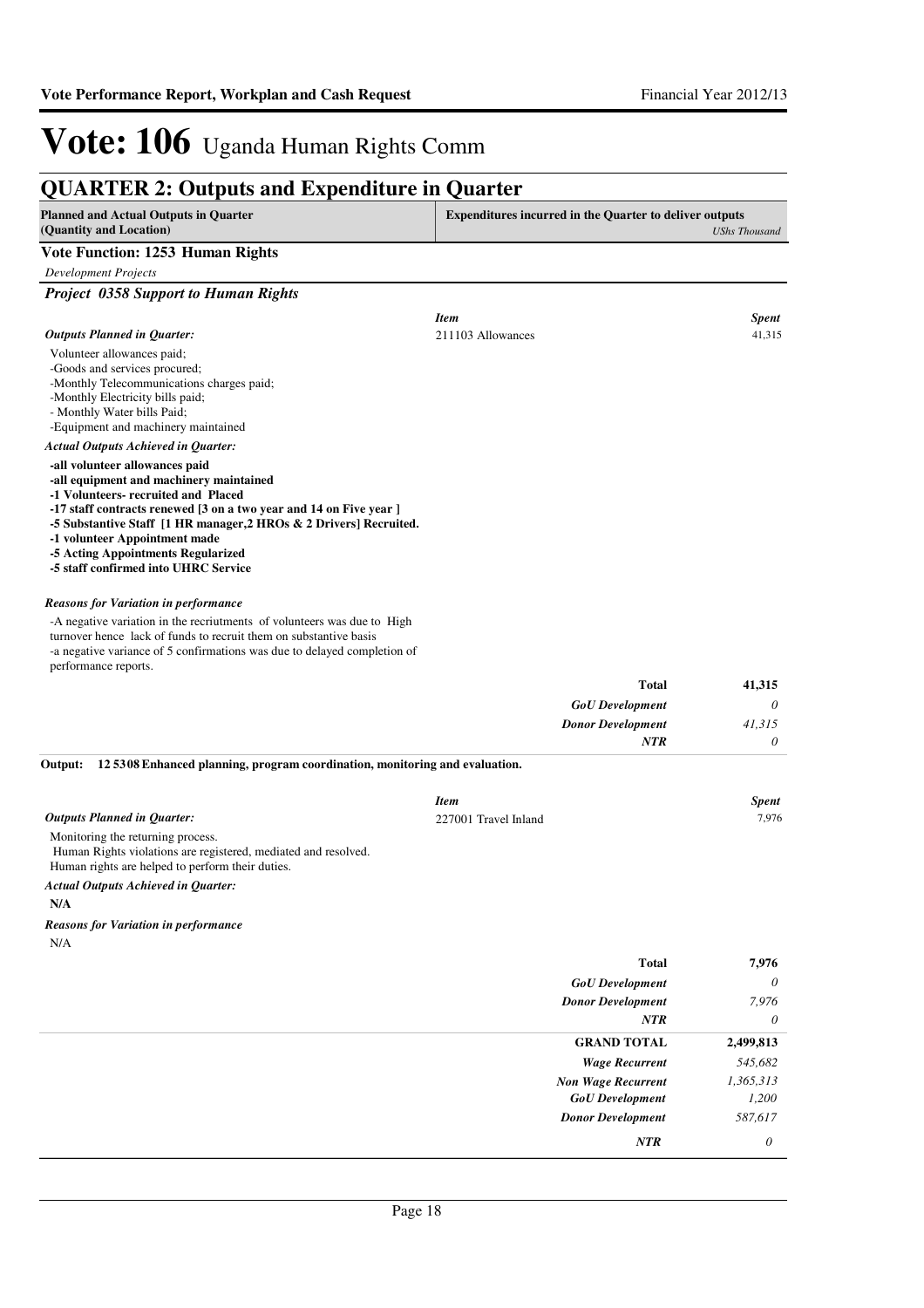### **QUARTER 3: Revised Workplan**

| <b>Planned Outputs for the Quarter</b><br>(Quantity and Location)                          | <b>Estimated Funds Available in Quarter</b><br>(from balance brought forward and actual/expected releaes) |                    |                  | <b>UShs Thousand</b> |
|--------------------------------------------------------------------------------------------|-----------------------------------------------------------------------------------------------------------|--------------------|------------------|----------------------|
| Vote Function: 1253 Human Rights                                                           |                                                                                                           |                    |                  |                      |
| <b>Recurrent Programmes</b>                                                                |                                                                                                           |                    |                  |                      |
| <b>Programme</b> 01 Statutory                                                              |                                                                                                           |                    |                  |                      |
| <b>Outputs Provided</b>                                                                    |                                                                                                           |                    |                  |                      |
| Output: 12 5302 Human rights education                                                     |                                                                                                           |                    |                  |                      |
|                                                                                            | <b>Item</b>                                                                                               | <b>Balance b/f</b> | <b>New Funds</b> | <b>Total</b>         |
|                                                                                            | 221007 Books, Periodicals and Newspapers                                                                  | 11,660             | $\bf{0}$         | 11,660               |
| Books for sensisations to be procured.<br>- Libraries at regional offices stocked.         | 221017 Subscriptions                                                                                      | 830                | $\bf{0}$         | 830                  |
| - Technical advice given to staff manning                                                  | 227001 Travel Inland                                                                                      | 110                | $\bf{0}$         | 110                  |
| regional libraries                                                                         | <b>Total</b>                                                                                              | 12,600             | 0                | 12,600               |
|                                                                                            | <b>Wage Recurrent</b>                                                                                     | 0                  | 0                | 0                    |
|                                                                                            | <b>Non Wage Recurrent</b>                                                                                 | 12,600             | 0                | 12,600               |
|                                                                                            | NTR                                                                                                       | 0                  | 0                | 0                    |
|                                                                                            |                                                                                                           |                    |                  |                      |
| Output:<br>125305 Administration and support services                                      | <b>Item</b>                                                                                               | <b>Balance b/f</b> | <b>New Funds</b> | <b>Total</b>         |
|                                                                                            | 211103 Allowances                                                                                         | 2,073              | $\bf{0}$         | 2,073                |
| -To enhance the human resource capacity,                                                   | 211104 Statutory salaries                                                                                 | 175,632            | 0                | 175,632              |
| -Pay all monthly staff costs,<br>-Carry out human resource development,                    | 212101 Social Security Contributions (NSSF)                                                               | 50,512             | $\bf{0}$         | 50,512               |
| Procure goods and services for operations,                                                 | 213004 Gratuity Payments                                                                                  | 5                  | $\bf{0}$         | 5                    |
| -Develop an effective ICT system at head                                                   | 221001 Advertising and Public Relations                                                                   | 380                | 0                | 380                  |
| office.                                                                                    | 221003 Staff Training                                                                                     | 28,484             | $\bf{0}$         | 28,484               |
| -Enhance the Commission's corporate image.<br>-Enhance the commission's outreach services, | 221004 Recruitment Expenses                                                                               | 2,888              | $\bf{0}$         | 2,888                |
|                                                                                            | 221008 Computer Supplies and IT Services                                                                  | 73                 | $\bf{0}$         | 73                   |
|                                                                                            | 221011 Printing, Stationery, Photocopying and Binding                                                     | 8,488              | $\bf{0}$         | 8,488                |
|                                                                                            | 221012 Small Office Equipment                                                                             | 130                | $\bf{0}$         | 130                  |
|                                                                                            | 221016 IFMS Recurrent Costs                                                                               | 4,000              | $\bf{0}$         | 4,000                |
|                                                                                            | 222002 Postage and Courier                                                                                | 406                | $\bf{0}$         | 406                  |
|                                                                                            | 222003 Information and Communications Technology                                                          | 4,028              | $\bf{0}$         | 4,028                |
|                                                                                            | 223002 Rates                                                                                              | 669,933            | 0                | 669,933              |
|                                                                                            | 223004 Guard and Security services                                                                        | 538                | $\bf{0}$         | 538                  |
|                                                                                            | 223005 Electricity                                                                                        | 260                | $\bf{0}$         | 260                  |
|                                                                                            | 224002 General Supply of Goods and Services                                                               | 1,729              | $\bf{0}$         | 1,729                |
|                                                                                            | 227002 Travel Abroad                                                                                      | 1,189              | $\bf{0}$         | 1,189                |
|                                                                                            | 227004 Fuel, Lubricants and Oils                                                                          | 1,251              | $\bf{0}$         | 1,251                |
|                                                                                            | 228001 Maintenance - Civil                                                                                | 1,990              | $\bf{0}$         | 1,990                |
|                                                                                            | 228002 Maintenance - Vehicles                                                                             | 285                | $\bf{0}$         | 285                  |
|                                                                                            | 228003 Maintenance Machinery, Equipment and Furniture                                                     | 392                | 0                | 392                  |
|                                                                                            | <b>Total</b>                                                                                              | 954,666            | 0                | 954,666              |
|                                                                                            | <b>Wage Recurrent</b>                                                                                     | 175,632            | 0                | 175,632              |
|                                                                                            | <b>Non Wage Recurrent</b>                                                                                 | 779.033            | 0                | 779,033              |
|                                                                                            | <b>NTR</b>                                                                                                | 0                  | $\theta$         | 0                    |

*Development Projects*

#### *Project 0358 Support to Human Rights*

*Capital Purchases*

#### **Output: 12 5375 Purchase of Motor Vehicles and Other Transport Equipment**

2 cars ar planned to be procured trough funding from DGF and JLOS SWAP

| Total                                                        | 142,255 | 142,255 |
|--------------------------------------------------------------|---------|---------|
| <b>GoU</b> Development                                       |         |         |
| <b>Donor Development</b>                                     | 142,255 | 142,255 |
| $\lambda T$ $D$<br>$\sim$ $\sim$<br>$\overline{\phantom{a}}$ |         |         |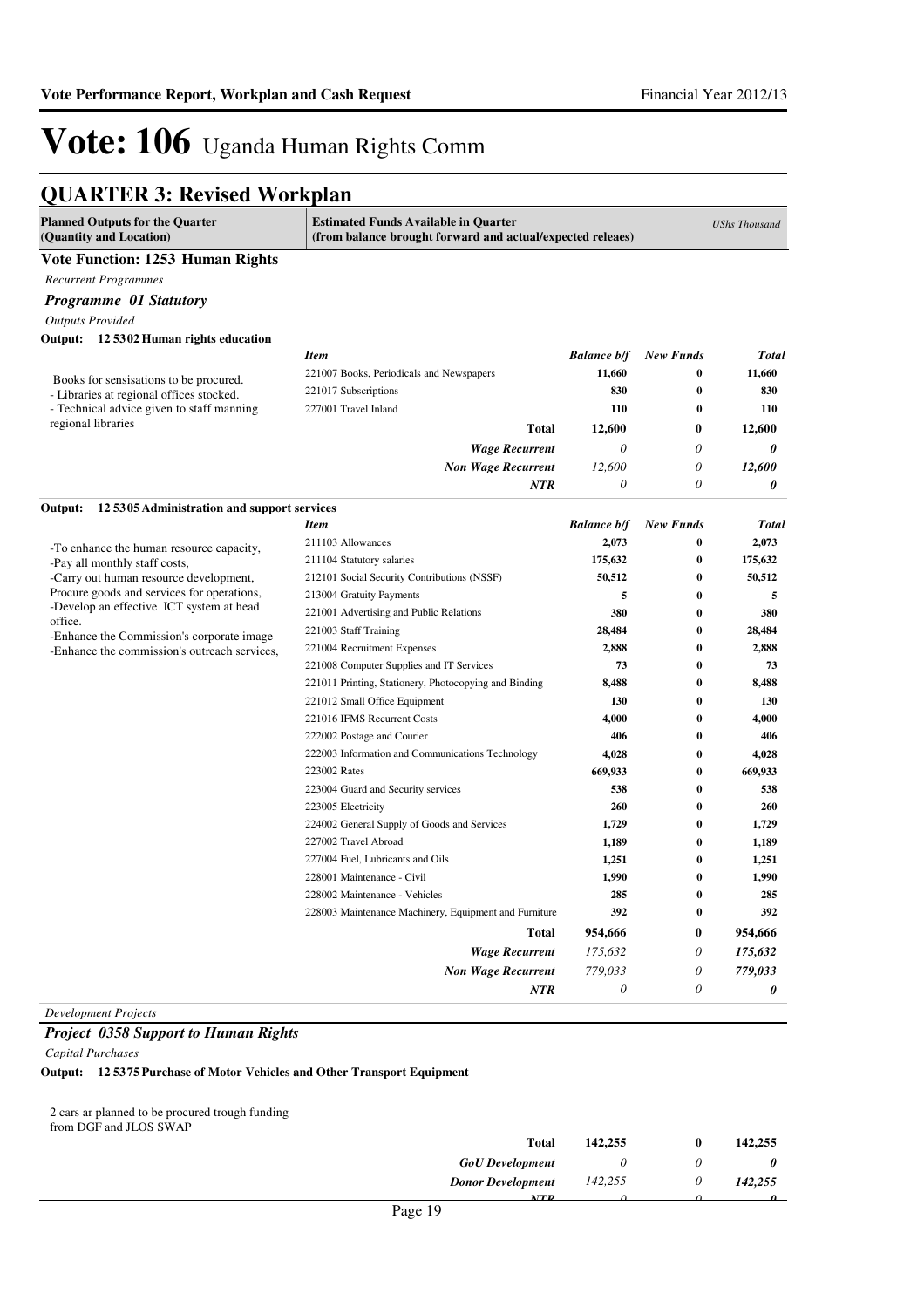| <b>QUARTER 3: Revised Workplan</b>                                                   |                                                                                                           |                       |                  |                      |
|--------------------------------------------------------------------------------------|-----------------------------------------------------------------------------------------------------------|-----------------------|------------------|----------------------|
| <b>Planned Outputs for the Quarter</b><br>(Quantity and Location)                    | <b>Estimated Funds Available in Quarter</b><br>(from balance brought forward and actual/expected releaes) |                       |                  | <b>UShs Thousand</b> |
| <b>Vote Function: 1253 Human Rights</b>                                              |                                                                                                           |                       |                  |                      |
| <b>Development Projects</b>                                                          |                                                                                                           |                       |                  |                      |
| <b>Project 0358 Support to Human Rights</b>                                          |                                                                                                           |                       |                  |                      |
| 12 5376 Purchase of Office and ICT Equipment, including Software<br>Output:          |                                                                                                           |                       |                  |                      |
|                                                                                      | <b>Item</b>                                                                                               | <b>Balance b/f</b>    | <b>New Funds</b> | <b>Total</b>         |
| Assorted office furniture and 5 photocopiers                                         | 231005 Machinery and Equipment                                                                            | 17,000                | 0                | 17,000               |
|                                                                                      |                                                                                                           |                       |                  |                      |
|                                                                                      | <b>Total</b>                                                                                              | 17,000                | $\bf{0}$         | 17,000               |
|                                                                                      | <b>GoU</b> Development                                                                                    | 17,000                | 0                | 17,000               |
|                                                                                      | <b>Donor Development</b>                                                                                  | $\theta$              | 0                | 0                    |
|                                                                                      | <b>NTR</b>                                                                                                | $\theta$              | 0                | 0                    |
| 12 5377 Purchase of Specialised Machinery & Equipment<br>Output:                     |                                                                                                           |                       |                  |                      |
|                                                                                      | <b>Item</b>                                                                                               | <b>Balance b/f</b>    | <b>New Funds</b> | <b>Total</b>         |
| -3 new desk top computors;                                                           | 231005 Machinery and Equipment                                                                            | 7,575                 | 0                | 7,575                |
| -15 telephone sets;                                                                  | <b>Total</b>                                                                                              | 7,575                 | $\boldsymbol{0}$ | 7,575                |
|                                                                                      | <b>GoU</b> Development                                                                                    | 7,575                 | 0                | 7,575                |
|                                                                                      | <b>Donor Development</b>                                                                                  | 0                     | 0                | 0                    |
|                                                                                      | <b>NTR</b>                                                                                                | $\theta$              | 0                | 0                    |
| 12 5378 Purchase of Office and Residential Furniture and Fittings<br>Output:         |                                                                                                           |                       |                  |                      |
|                                                                                      | <b>Item</b>                                                                                               | <b>Balance b/f</b>    | <b>New Funds</b> | <b>Total</b>         |
|                                                                                      | 231006 Furniture and Fixtures                                                                             | 18,500                | 0                | 18,500               |
| -10 office chairs procured;                                                          |                                                                                                           |                       |                  |                      |
| -8 office fans procured;                                                             | <b>Total</b>                                                                                              | 18,500                | $\bf{0}$         | 18,500               |
|                                                                                      | <b>GoU</b> Development                                                                                    | 18,500                | 0                | 18,500               |
| -5 Curtains procured;                                                                | <b>Donor Development</b>                                                                                  | $\theta$              | 0                | 0                    |
| -5 Cabinets;                                                                         |                                                                                                           |                       |                  |                      |
| -3 office desks                                                                      |                                                                                                           |                       |                  |                      |
|                                                                                      | <b>NTR</b>                                                                                                | $\boldsymbol{\theta}$ | $\theta$         | 0                    |
| <b>Outputs Provided</b>                                                              |                                                                                                           |                       |                  |                      |
| 125301 Investigation and resolution of Complaints<br>Output:                         |                                                                                                           |                       |                  |                      |
| -Receive 370 human rights commission in                                              |                                                                                                           |                       |                  |                      |
| Jinja, Soroti, Moroto, Arua, Mbarara, Fort                                           |                                                                                                           |                       |                  |                      |
| Potal, Gulu and Soroti<br>-Investigate 175 cases in Jinja, Soroti,                   | <b>Total</b>                                                                                              | 163,805               | $\bf{0}$         | 163,805              |
| Moroto, Arua, Mbarara, Fort Potal, Gulu and                                          | <b>GoU</b> Development                                                                                    | $\theta$              | 0                | 0                    |
| Soroti                                                                               | <b>Donor Development</b>                                                                                  | 163,805               | 0                | 163,805              |
| -Mediate 55 cases in Jinja, Soroti, Moroto, Arua,                                    |                                                                                                           |                       |                  |                      |
| Mbarara, Fort Potal, Gulu and Soroti<br>-Hear through 109 cases through tribunals in |                                                                                                           |                       |                  |                      |
| Jinja, Soroti, Moroto, Arua, Mbarara, Fort                                           |                                                                                                           |                       |                  |                      |
| Potal, Gulu and Soroti                                                               |                                                                                                           |                       |                  |                      |
| -Conduct 3 mobile complaints in<br>Mubende, Gulu, Ajumani and Pader;                 |                                                                                                           |                       |                  |                      |
| -Refer a total of 105 complaints;                                                    |                                                                                                           |                       |                  |                      |
| -Hold a total of 25 tribunals in all the regions;                                    |                                                                                                           |                       |                  |                      |
| -Conclude a total of 76 cases;                                                       |                                                                                                           |                       |                  |                      |
| -Monitor the complaints handling process in all<br>the regions;                      |                                                                                                           |                       |                  |                      |
| -Follow up referrals with JLOS and other                                             |                                                                                                           |                       |                  |                      |
| institutions;                                                                        |                                                                                                           |                       |                  |                      |
| -Follow up compensation awards with the                                              |                                                                                                           |                       |                  |                      |

responsible ministry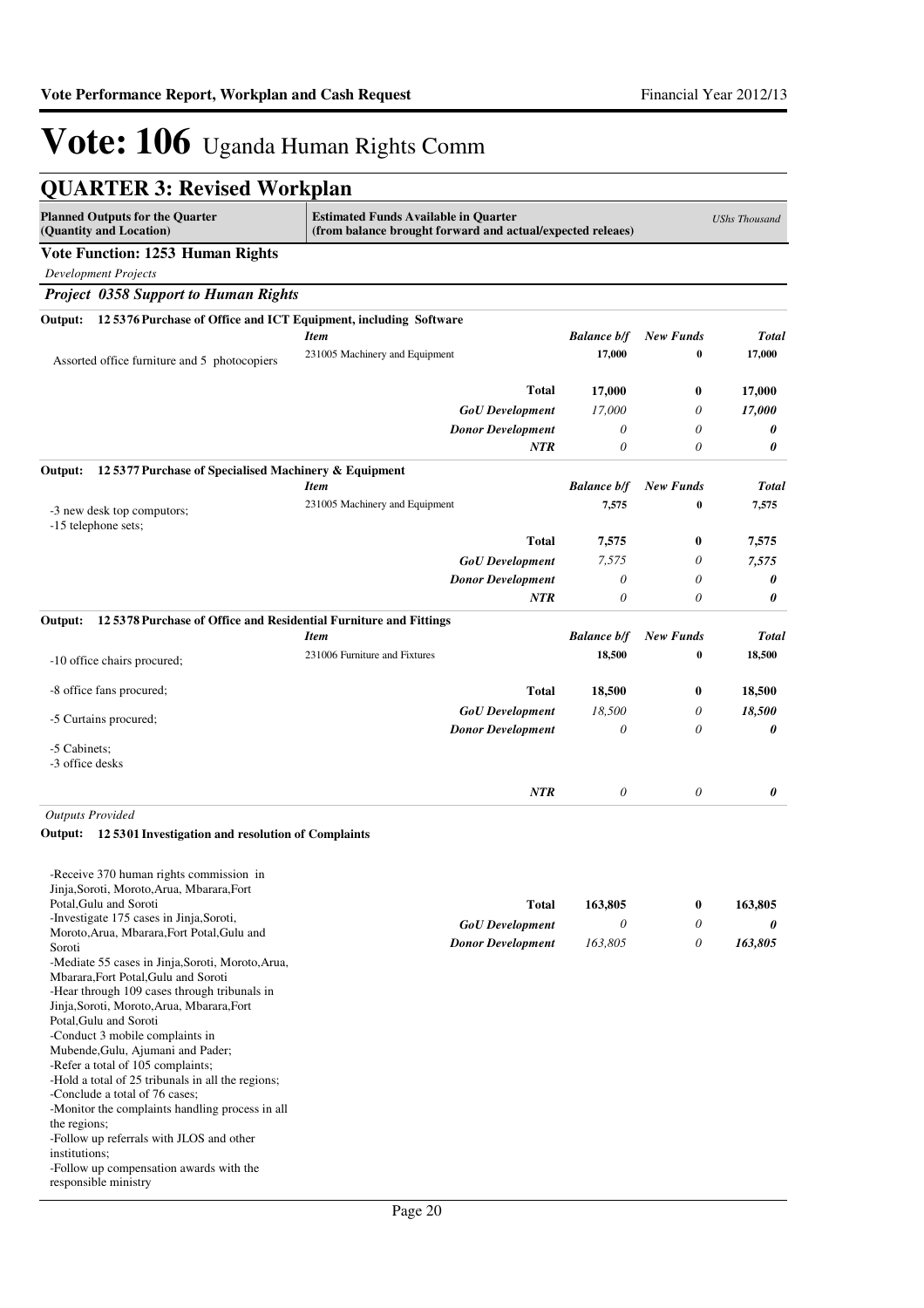| <b>QUARTER 3: Revised Workplan</b>                                                      |                                                                                                           |                       |                       |                      |
|-----------------------------------------------------------------------------------------|-----------------------------------------------------------------------------------------------------------|-----------------------|-----------------------|----------------------|
| <b>Planned Outputs for the Quarter</b><br>(Quantity and Location)                       | <b>Estimated Funds Available in Quarter</b><br>(from balance brought forward and actual/expected releaes) |                       |                       | <b>UShs Thousand</b> |
| <b>Vote Function: 1253 Human Rights</b>                                                 |                                                                                                           |                       |                       |                      |
| <b>Development Projects</b>                                                             |                                                                                                           |                       |                       |                      |
| <b>Project 0358 Support to Human Rights</b>                                             |                                                                                                           |                       |                       |                      |
|                                                                                         | <b>NTR</b>                                                                                                | $\boldsymbol{\theta}$ | $\theta$              | 0                    |
| 12 5302 Human rights education<br>Output:                                               |                                                                                                           |                       |                       |                      |
|                                                                                         |                                                                                                           |                       |                       |                      |
| -Sensitise a total of 500 SPCs in the districts of<br>Mayuge and Bundigbuyo,            |                                                                                                           |                       |                       |                      |
| -15 Radio and Tvtalkshows;<br>-Essential books procured for                             | <b>Total</b>                                                                                              | 165,364               | $\bf{0}$              | 165,364              |
| -Sensitise 60 Secondary school teachersin                                               | <b>GoU</b> Development                                                                                    | $\theta$              | 0                     | 0                    |
| Central region;                                                                         | <b>Donor Development</b>                                                                                  | 165,364               | 0                     | 165,364              |
| -Produce and diseminate UHRC publications;                                              |                                                                                                           |                       |                       |                      |
| -Media briefs and meetings held;<br>Training of Prison officers;                        |                                                                                                           |                       |                       |                      |
| -Commemoration of the Constitution day 2010;                                            |                                                                                                           |                       |                       |                      |
| -Monitor Human rights desks and give support                                            |                                                                                                           |                       |                       |                      |
| to VAGS:                                                                                |                                                                                                           |                       |                       |                      |
| -Air 1,000 spot messages on human rights                                                |                                                                                                           |                       |                       |                      |
|                                                                                         |                                                                                                           |                       |                       |                      |
|                                                                                         | <b>NTR</b>                                                                                                | $\boldsymbol{\theta}$ | $\boldsymbol{\theta}$ | 0                    |
| Output:                                                                                 | 125303 Monitoring compliance with human rights standards and treaties ratified by Uganda                  |                       |                       |                      |
|                                                                                         |                                                                                                           |                       |                       |                      |
| -Monitor 115 detention places nation wide;                                              |                                                                                                           |                       |                       |                      |
| -Review bills before Parliament;<br>-Review bills to ensure that they comply with       | <b>Total</b>                                                                                              | 72,542                | $\bf{0}$              | 72,542               |
| International treatioes and and human rights                                            | <b>GoU</b> Development                                                                                    | $\theta$              | 0                     | 0                    |
| standards;                                                                              |                                                                                                           | 72,542                | 0                     |                      |
| -Develop, discuss and launch the National                                               | <b>Donor Development</b>                                                                                  |                       |                       | 72,542               |
| <b>Action Plan</b><br>on Human Rights;                                                  |                                                                                                           |                       |                       |                      |
| -Creation of awareness on early warning                                                 |                                                                                                           |                       |                       |                      |
| mechanism;                                                                              |                                                                                                           |                       |                       |                      |
| -Consultative and strategic meetings, worksops<br>to discuss and pass the Torture bill. |                                                                                                           |                       |                       |                      |
| -Publicise the Torture Bill                                                             |                                                                                                           |                       |                       |                      |
| -Monitor the 2010 elections;                                                            |                                                                                                           |                       |                       |                      |
| -Assesment of Uganda's reporting obligations                                            |                                                                                                           |                       |                       |                      |
| under CEDAW and ICCPR                                                                   |                                                                                                           |                       |                       |                      |
|                                                                                         | NTR                                                                                                       | $\theta$              | $\theta$              | 0                    |
| 125304 Promotion of human rights based approach to development<br>Output:               |                                                                                                           |                       |                       |                      |
|                                                                                         |                                                                                                           |                       |                       |                      |
| Assess progress in the enjoyment of the right to                                        |                                                                                                           |                       |                       |                      |
| health in Uganda;<br>-Increased awareness of the public of the                          | <b>Total</b>                                                                                              | $\bf{0}$              | $\bf{0}$              | $\bf{0}$             |
| Rights Based Approach to Develipment;                                                   | <b>GoU</b> Development                                                                                    | 0                     | 0                     | 0                    |
| -Increased awareness of the rights of                                                   |                                                                                                           | 0                     | 0                     | 0                    |
| Vulnerable persons                                                                      | <b>Donor Development</b>                                                                                  |                       |                       |                      |
|                                                                                         | <b>NTR</b>                                                                                                | $\boldsymbol{\theta}$ | 0                     | 0                    |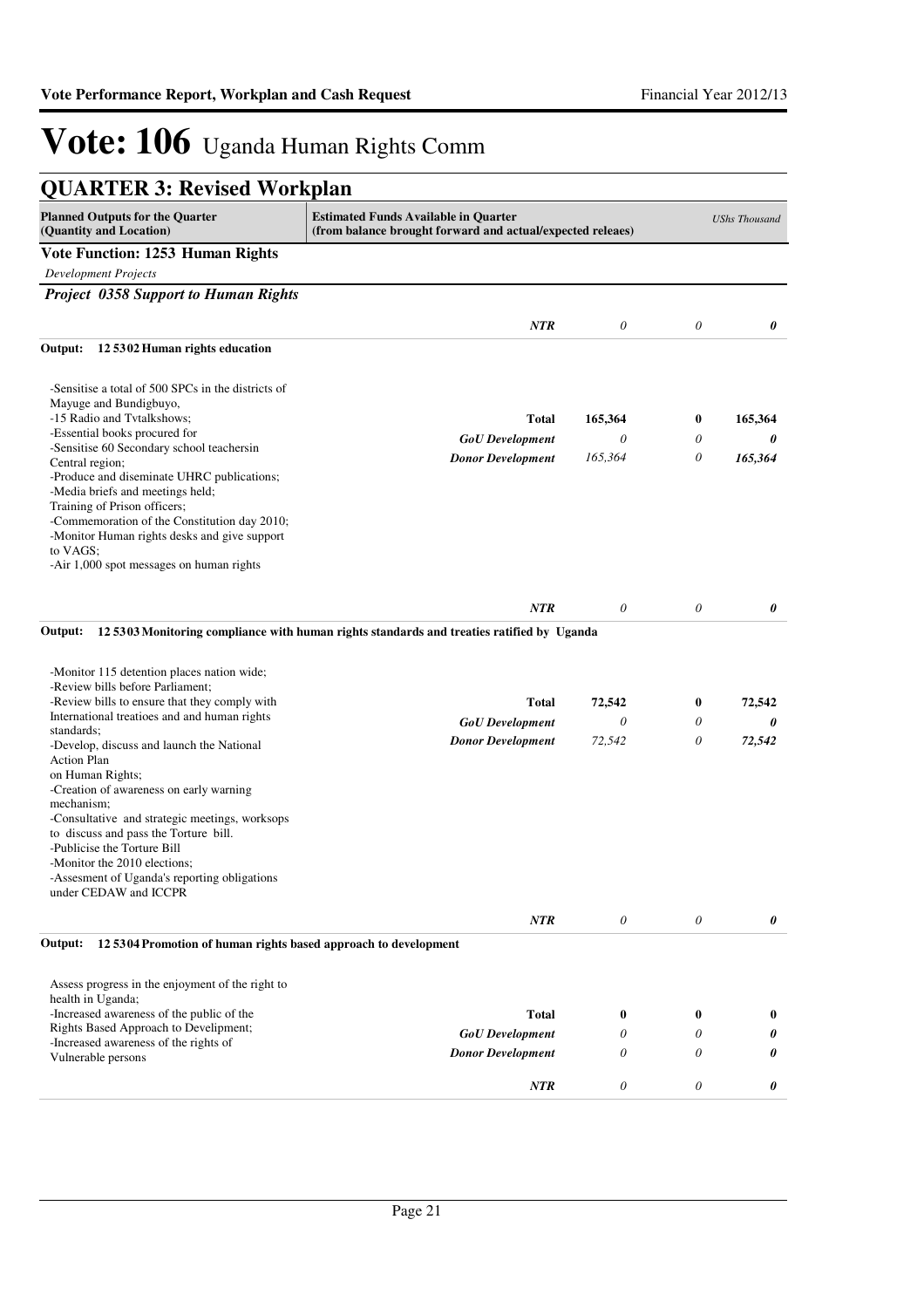| <b>QUARTER 3: Revised Workplan</b>                                                                       |                                                                                                           |                      |          |           |
|----------------------------------------------------------------------------------------------------------|-----------------------------------------------------------------------------------------------------------|----------------------|----------|-----------|
| <b>Planned Outputs for the Quarter</b><br>(Quantity and Location)                                        | <b>Estimated Funds Available in Quarter</b><br>(from balance brought forward and actual/expected releaes) | <b>UShs Thousand</b> |          |           |
| <b>Vote Function: 1253 Human Rights</b>                                                                  |                                                                                                           |                      |          |           |
| <b>Development Projects</b>                                                                              |                                                                                                           |                      |          |           |
| <b>Project 0358 Support to Human Rights</b>                                                              |                                                                                                           |                      |          |           |
| 125305 Administration and support services<br>Output:                                                    |                                                                                                           |                      |          |           |
| Volunteer allowances paid;<br>-Goods and services procured;<br>-Monthly Telecommunications charges paid; | <b>Total</b>                                                                                              | 26,318               | $\bf{0}$ | 26,318    |
| -Monthly Electricity bills paid;<br>- Monthly Water bills Paid;                                          | <b>GoU</b> Development                                                                                    | $\theta$             | 0        | 0         |
| -Equipment and machinery maintained                                                                      | <b>Donor Development</b>                                                                                  | 26,318               | 0        | 26,318    |
|                                                                                                          | NTR                                                                                                       | $\theta$             | $\theta$ | 0         |
| Output:<br>Monitoring the returning process.                                                             | 125308 Enhanced planning, program coordination, monitoring and evaluation.                                |                      |          |           |
| Human Rights violations are registered,                                                                  |                                                                                                           |                      |          |           |
| mediated and resolved.                                                                                   | <b>Total</b>                                                                                              | 7,847                | 0        | 7,847     |
| Human rights are helped to perform their duties.                                                         | <b>GoU</b> Development                                                                                    | 0                    | 0        | 0         |
|                                                                                                          | <b>Donor Development</b>                                                                                  | 7,847                | 0        | 7,847     |
|                                                                                                          | <b>NTR</b>                                                                                                | 0                    | 0        | 0         |
|                                                                                                          | <b>GRAND TOTAL</b>                                                                                        | 1,588,473            | $\bf{0}$ | 1,588,473 |
|                                                                                                          | <b>Wage Recurrent</b>                                                                                     | 175,632              | 0        | 175,632   |
|                                                                                                          | <b>Non Wage Recurrent</b>                                                                                 | 791,634              | 0        | 791,634   |
|                                                                                                          | <b>GoU</b> Development                                                                                    | 43,075               | 0        | 43,075    |
|                                                                                                          | <b>Donor Development</b>                                                                                  | 578,131              | 0        | 578,131   |
|                                                                                                          | <b>NTR</b>                                                                                                | 0                    | 0        | 0         |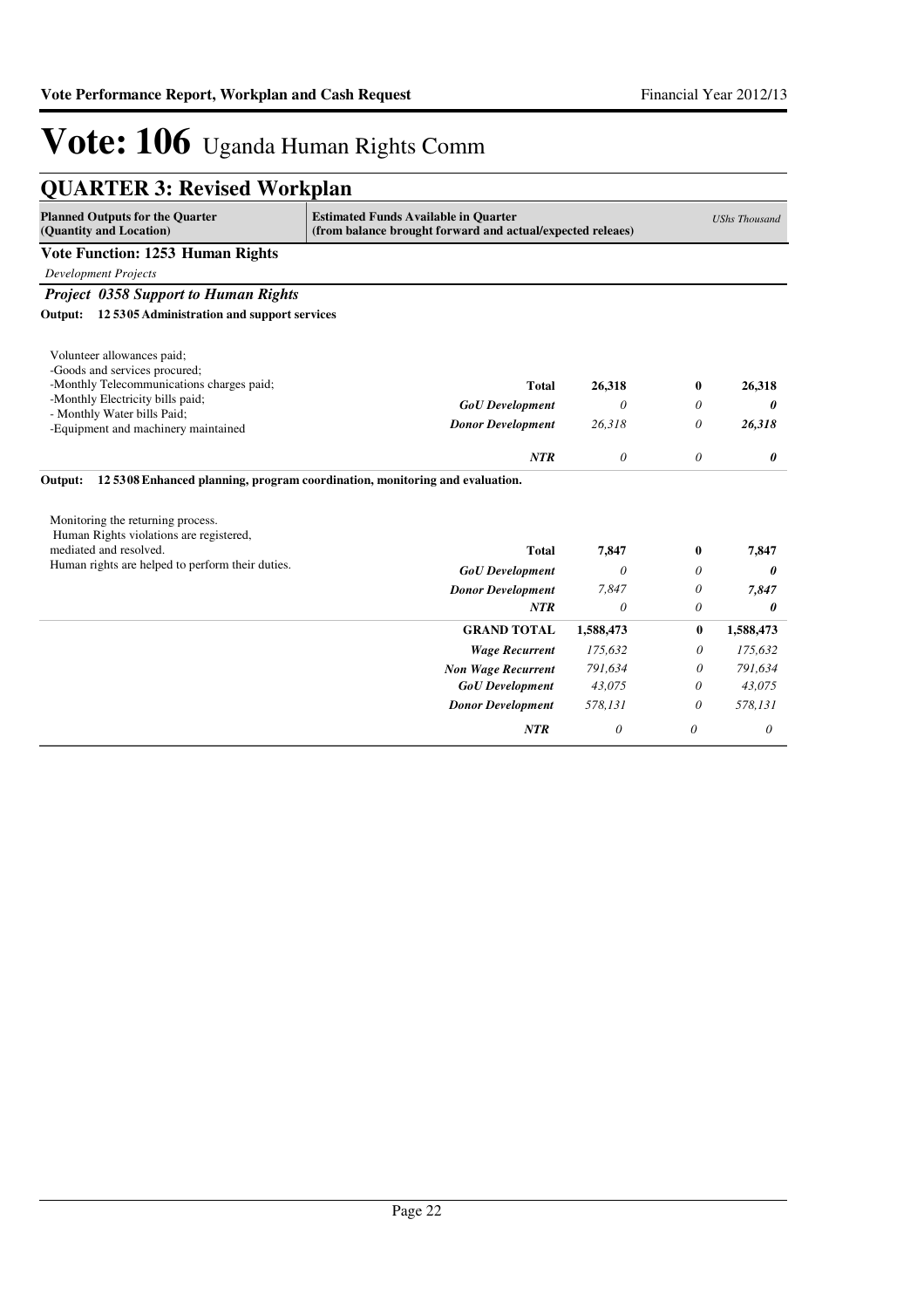### **QUARTER 4: Revised Cashflow Plan**

**Non-Wage Recurrent**

|                                                              | <b>Annual budget</b> Release to |                                                                | % Budget<br>Released           | <b>Q4 Cash Requirement</b> |                            |
|--------------------------------------------------------------|---------------------------------|----------------------------------------------------------------|--------------------------------|----------------------------|----------------------------|
|                                                              |                                 | end of O3                                                      |                                | <b>Total</b>               | % Budget                   |
| PAF                                                          | $\mathbf{0}$                    | $\Omega$                                                       | $0.0\%$                        | $\Omega$                   | 0.0%                       |
| Statutory                                                    | 5.949188522                     | 3.036970153                                                    | 51.0%                          | 1.2                        | 20.2%                      |
| Other                                                        | $\mathbf{0}$                    | $\mathbf{0}$                                                   | $0.0\%$                        | $\Omega$                   | $0.0\%$                    |
| <b>Total</b>                                                 | 5.949188522                     | 3.036970153                                                    | 51.0%                          | 1.2                        | 20.2%                      |
| Reasons for cash requirement greater than 1/4 of the budget: |                                 | For day to day operations and<br>some of the core activivities |                                |                            |                            |
| <b>GoU</b> Development                                       |                                 |                                                                |                                |                            |                            |
|                                                              |                                 | <b>Annual budget</b> Release to<br>end of O3                   | % Budget<br><b>Released</b>    | <b>Q4 Cash Requirement</b> |                            |
|                                                              |                                 |                                                                |                                | <b>Total</b>               | % Budget                   |
| PAF                                                          | $\mathbf{0}$                    | $\Omega$                                                       | $0.0\%$                        | $\Omega$                   | 0.0%                       |
| Other                                                        | 0.1426165358                    | 0.044275482                                                    | 31.0%                          | $\Omega$                   | $0.0\%$                    |
| <b>Total</b>                                                 | 0.1426165358                    | 0.044275482                                                    | 31.0%                          | 0                          | $0.0\%$                    |
| Reasons for cash requirement greater than 1/4 of the budget: |                                 |                                                                | For purchase of capital assets |                            |                            |
| <b>Grand Total</b>                                           |                                 |                                                                |                                |                            |                            |
|                                                              | <b>Annual budget</b> Release to | end of O3                                                      | % Budget<br><b>Released</b>    |                            | <b>Q4 Cash Requirement</b> |
|                                                              |                                 |                                                                |                                | <b>Total</b>               | % Budget                   |
| <b>Grand Total</b>                                           | 6.0918050578                    | 3.081245635                                                    | 50.6%                          | 1.2                        | 19.7%                      |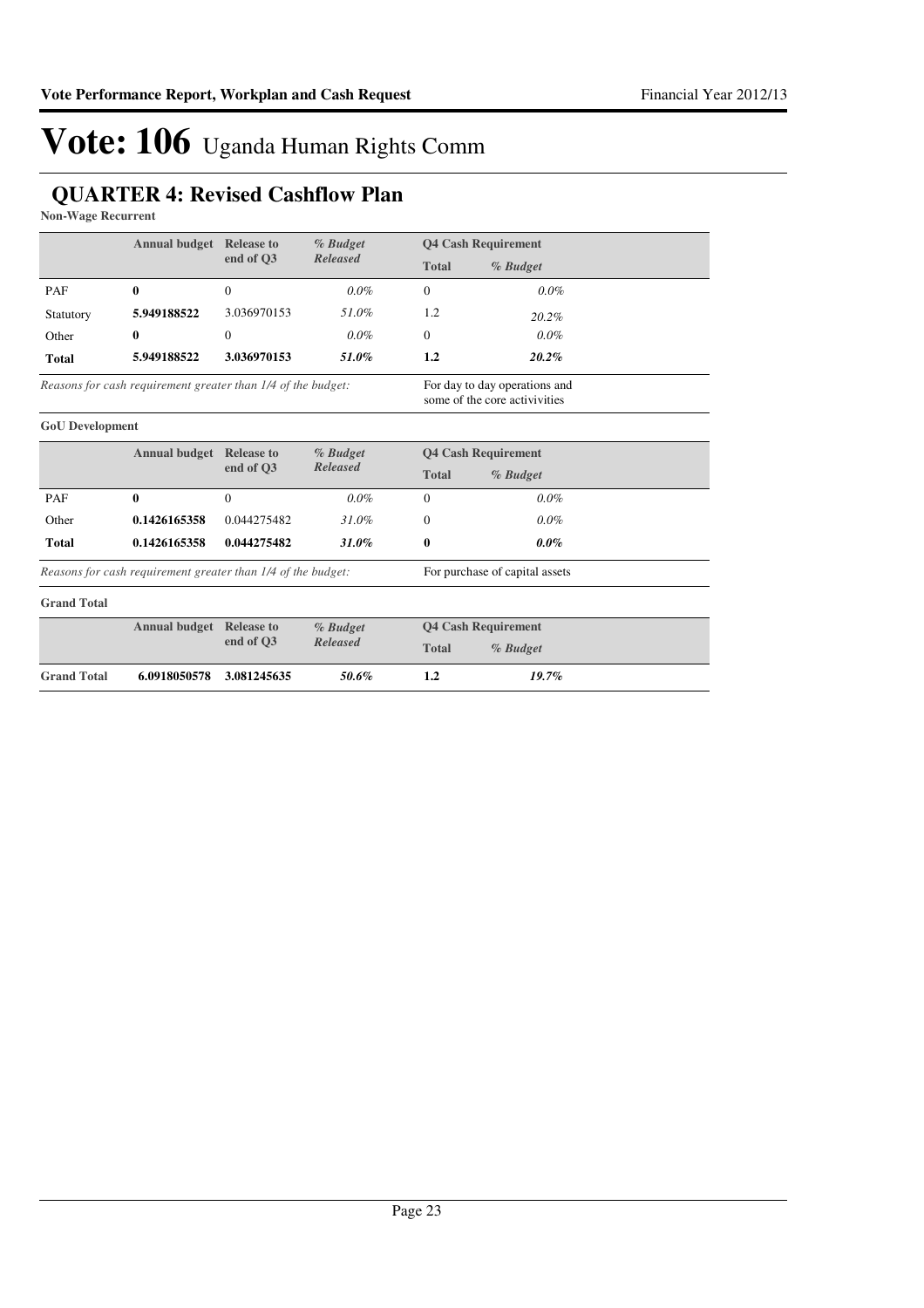### **Checklist for OBT Submissions made during QUARTER 3**

*This is an automated checklist which shows whether data has been entered into the areas which are required for a complete quarterly submission. It does not verify the quality of the data that has been entered. A complete checklist is therefore a necessary, but not sufficient condition for a satisfactory submission to MoFPED.*

### *Project and Programme Quarterly Performance Reports and Workplans (Step 2)*

The table below shows whether output information, and where relevant donor and ntr data has been entered into the required areas for the quarterly performance reports and quarterly workplans under step 2.

#### **Output Information**

| <b>Vote Function, Project and Program</b> | Q3<br>Q <sub>2</sub><br>Report Workplan |
|-------------------------------------------|-----------------------------------------|
| 1253 Human Rights                         |                                         |
| $\circ$ Recurrent Programmes              |                                         |
| $-01$<br>Statutory                        | Data In<br>Data In                      |
| $\circ$ Development Projects              |                                         |
| - 0358 Support to Human Rights            | Data In<br>Data In                      |
| <b>Donor Releases and Expenditure</b>     |                                         |
| <b>Vote Function, Project and Program</b> | $\mathbf{O}2$<br>Q3                     |
|                                           | Report Workplan                         |
| 1253 Human Rights                         |                                         |
| $\circ$ Development Projects              |                                         |
| - 0358 Support to Human Rights            | Data In<br>Data In                      |

**NTR Releases and Expenditure**

### *Vote Performance Summary (Step 3)*

The table below shows whether information has been entered into the required fields in the vote performance summary tables for each vote functions under step 3.1:

| <b>Vote Function</b> | Perf.<br><b>Indicators</b> | Output<br><b>Summary</b> | <b>Actions</b> |
|----------------------|----------------------------|--------------------------|----------------|
| 1253 Human Rights    | Data In                    | Data In                  | Data In        |

The table below shows whether data has been entered in the fields for key variances in budget execution under step 3.2:

The table below shows whether data has been entered into the vote narrative fields under step 3.3:

|           | <b>Narrative</b> |
|-----------|------------------|
| Narrative | Data In          |
|           |                  |

### *Quarterly Cash Requests (Step 4)*

The table below shows whether data has been entered into the cash request under step 4:

**Cash Request**